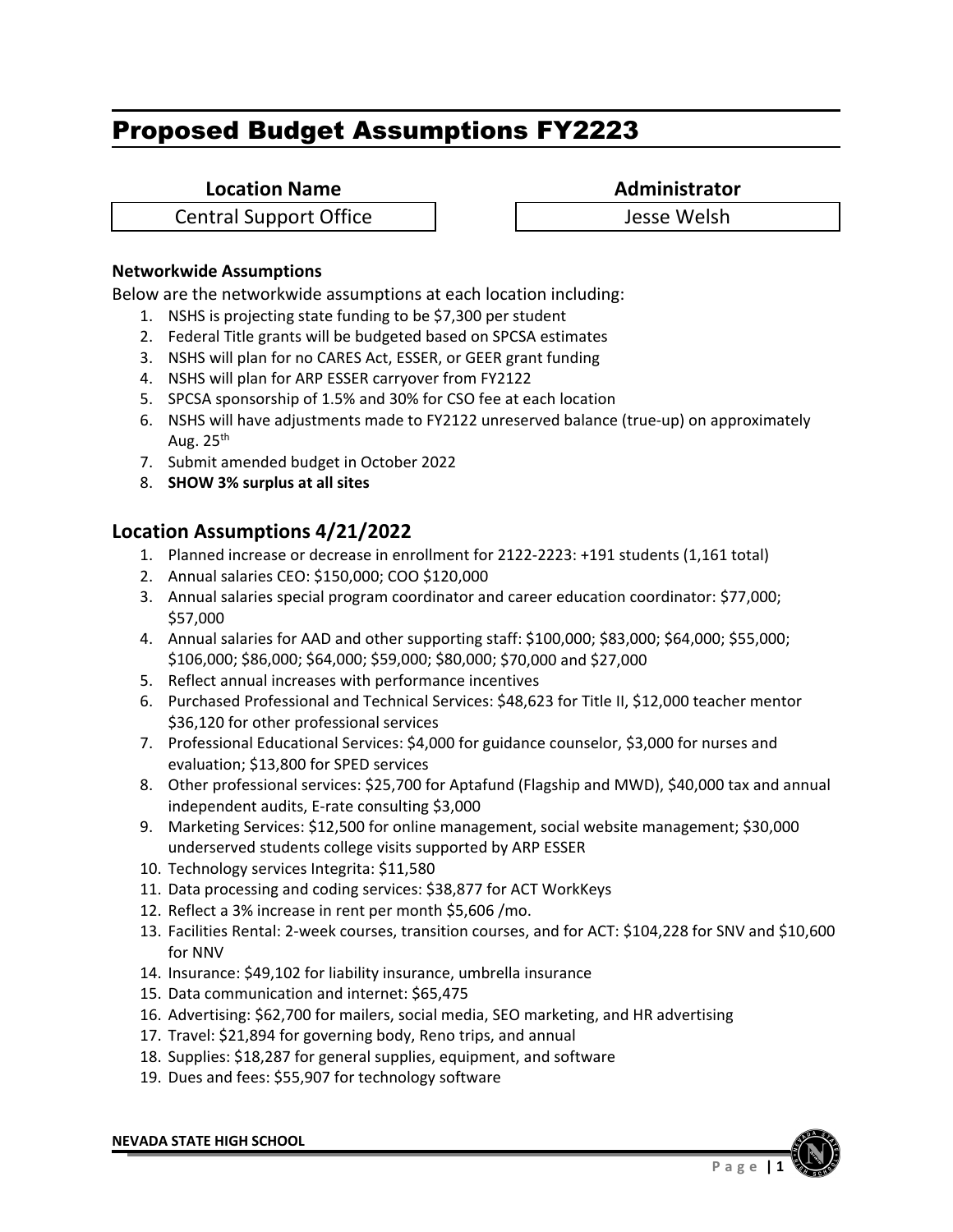# **Nevada State High School (CSO)**

#### **FY23 Budget Summary**

*Board Approved: Proposed: 4/21/2023*

|                                 | <b>FY22</b>     |      | <b>FY23</b>      |     | Fav/(Unf)  |
|---------------------------------|-----------------|------|------------------|-----|------------|
|                                 | <b>Final</b>    |      | <b>Tentative</b> |     |            |
| <b>Attendance</b>               | 971             |      | 1,161            |     | 191        |
| Revenue                         |                 |      |                  |     |            |
| Distributed School Account      | \$<br>1,955,453 | - \$ | 2,433,082        | - Ś | 477,629    |
| <b>State Revenue</b>            |                 |      |                  |     |            |
| <b>Federal Revenue</b>          | 494,179         |      | 110,039          |     | (384, 140) |
| <b>Other Local Revenue</b>      | 161,103         |      | 109,500          |     | (51, 603)  |
| <b>Total Revenue</b>            | \$<br>2,610,736 | \$   | 2,652,621        | \$  | 41,885     |
| <b>Expenses</b>                 |                 |      |                  |     |            |
| <b>Salaries</b>                 | \$<br>1,351,106 | - \$ | 1,396,190        | Ŝ.  | 45,084     |
| <b>Employee Benefits</b>        | 371,142         |      | 373,378          |     | 2,236      |
| Prof. and Tech. Services        | 239,689         |      | 299,108          |     | 59,419     |
| <b>Property Services</b>        | 197,544         |      | 192,985          |     | (4, 559)   |
| <b>Other Purchased Services</b> | 233,804         |      | 205,832          |     | (27, 972)  |
| <b>Supplies</b>                 | 116,763         |      | 79,615           |     | (37, 148)  |
| Debt Service and Misc.          | 26,378          |      | 25,247           |     | (1, 131)   |
| General                         |                 |      |                  |     |            |
| <b>Total Expenses</b>           | \$<br>2,536,427 | \$   | 2,572,354        | \$  | 35,928     |
| <b>Total Surplus (Deficit)</b>  | \$<br>74,309    | Š.   | 80,267           | Ŝ.  | 5,957      |
| Loans Payment                   | 306,000         |      | 12,000           |     |            |
| <b>Beginning Fund Balance</b>   | 1,259,866       |      | 1,640,175        |     |            |
| <b>Ending Fund Balance</b>      | 1,640,175       |      | 1,732,441        |     |            |

|                                       | <b>FY22</b>  | <b>FY23</b>      |
|---------------------------------------|--------------|------------------|
| <b>Financial Performance Measures</b> | <b>Final</b> | <b>Tentative</b> |
| Days Cash-on-Hand                     | 236          | 246              |
| SPCSA Enrollment CAP                  | 1,440        | 1,440            |
| <b>Enrollment Forecast Accuracy</b>   | 67%          | 81%              |
| <b>Total Margin</b>                   | 3%           | 3%               |
|                                       |              |                  |



#### **Summary**

Note:

 Distributed School Account ‐ per pupil funding of \$7300 Federal Revenue ‐ ‐ No GEER, ESSER II, ARP ESSER, or mental health grants (\$420K). Federal Revenue limited to Title IIa, ARP ESSER carryover and SPED. Other Local Revenue ‐ \$40K lower in cost allocation MWD; no prior year refund \$11K Salaries - \$100K higher in Other Classifed (new Student Engagement position plus full year of staff) Purchased Professional and Technical Services ‐ includes \$40K lower in marketing Property Services ‐ Increase of \$5K for facility rental for 2 weeks courses & transition courses Supplies ‐ \$20K in computer equipment FY2122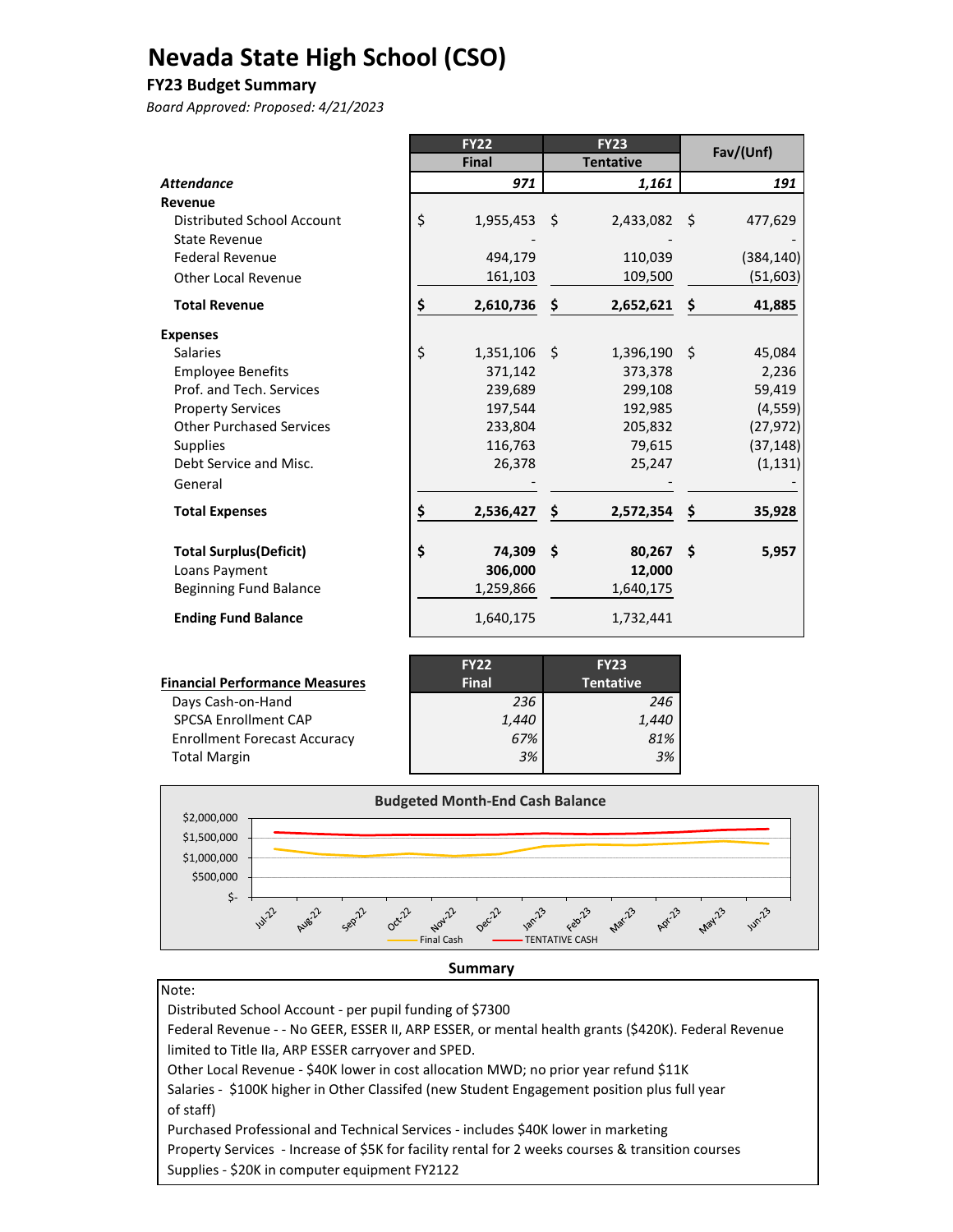**Location Name Administrator** 

Henderson: Flagship Henderson: Flagship Barbara Lindsay

# **Networkwide Assumptions**

Below are the networkwide assumptions at each location including:

- 1. NSHS is projecting state funding to be \$7,300 per student
- 2. Federal Title grants will be budgeted based on SPCSA estimates
- 3. NSHS will plan for no CARES Act, ESSER, or GEER grant funding
- 4. NSHS will plan for ARP ESSER carryover from FY2122
- 5. SPCSA sponsorship of 1.5% and 30% for CSO fee at each location
- 6. NSHE tuition at \$85/credit
- 7. NSHS will not pay for EPY classes at TMCC
- 8. NSHS will pay for ECON (1 credit at GBC, TMCC)
- 9. Textbook stipend for completing FRL is \$50 and \$100 for qualifying students
- 10. Stipends paid by EFT rather than money order (still budgeting 10% of students at \$7.50/student)
- 11. NSHS will have adjustments made to FY2122 unreserved balance (true-up) on approximately Aug.  $25<sup>th</sup>$
- 12. Submit amended budget in October 2022
- 13. **SHOW 3% surplus at all sites**

- 1. Projected increase in enrollment for 2022-2023: +33 students (285 total)
- 2. ARP ESSER carryover \$49,884 from FY2122
- 3. Annual salaries for EAC: \$62,000 (shared with Henderson Downtown allocated at 80%), \$55,000 and \$52,000
- 4. Annual salaries for DSA and OM: \$102,000 (shared with Henderson Downtown at 80%) and \$47,000
- 5. Two student workers 20hrs./week at \$11/hr.
- 6. Show annual professional development at 3 each at \$500 (\$1,500 total)
- 7. Maintain costs for emergencies/unforeseen issues \$10,800
- 8. Reflect annual increases with performance incentives
- 9. Reflect a 3% increase in rent per month \$10,107/mo.
- 10. Annual tuition & fees include tuition at \$2,325, textbooks at \$299, and classroom technology at \$183 per student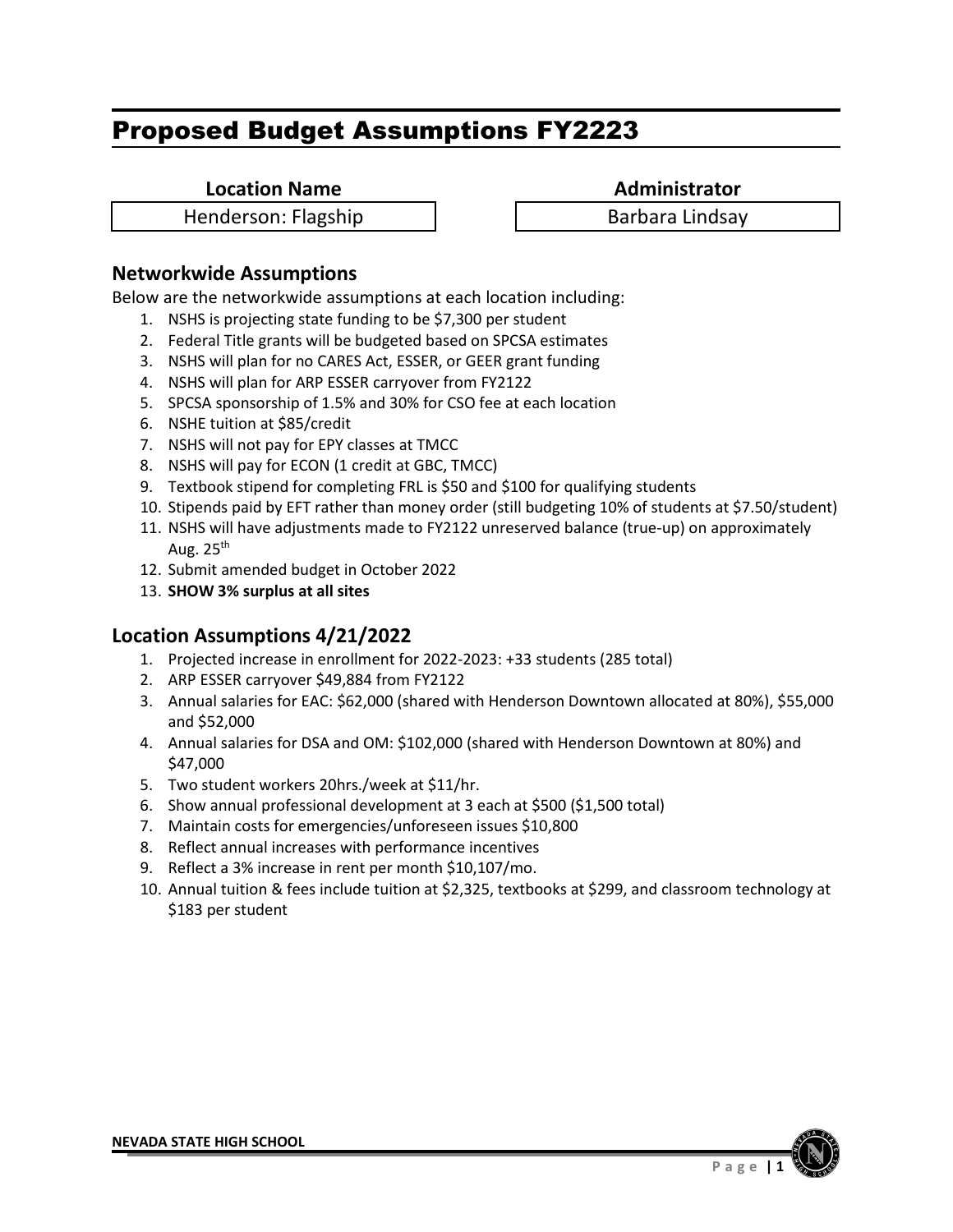# **Nevada State High School (Henderson)**

#### **FY23 Budget Summary**

*Board Approved: Proposed: 4/21/2022*

|                                 | <b>FY22</b> |              |    | <b>FY23</b>      |    | Fav/(Unf) |  |
|---------------------------------|-------------|--------------|----|------------------|----|-----------|--|
|                                 |             | <b>Final</b> |    | <b>Tentative</b> |    |           |  |
| <b>Enrollment</b>               |             | 252          |    | 285              |    | 33        |  |
| Revenue                         |             |              |    |                  |    |           |  |
| Distributed School Account      | \$          | 1,270,584    | S. | $1,456,345$ \$   |    | 185,761   |  |
| <b>State Revenue</b>            |             | 20,400       |    | 9,700            |    | (10, 700) |  |
| <b>Federal Revenue</b>          |             | 78,168       |    | 49,885           |    | (28, 283) |  |
| <b>Other Local Revenue</b>      |             | 2,611        |    |                  |    | (2,611)   |  |
| <b>Total Revenue</b>            | \$          | 1,371,763    | \$ | 1,515,930        | \$ | 144,167   |  |
| <b>Expenses</b>                 |             |              |    |                  |    |           |  |
| <b>Salaries</b>                 | \$          | 352,855 \$   |    | 373,576 \$       |    | 20,721    |  |
| <b>Employee Benefits</b>        |             | 66,540       |    | 88,574           |    | 22,034    |  |
| Prof. and Tech. Services        |             | 21,067       |    | 41,034           |    | 19,967    |  |
| <b>Property Services</b>        |             | 167,263      |    | 149,326          |    | (17, 938) |  |
| <b>Other Purchased Services</b> |             | 549,539      |    | 641,531          |    | 91,991    |  |
| <b>Supplies</b>                 |             | 164,192      |    | 176,767          |    | 12,575    |  |
| Debt Service and Misc.          |             | 2,569        |    | 2,342            |    | (227)     |  |
| General                         |             |              |    |                  |    |           |  |
| <b>Total Expenses</b>           | \$          | 1,324,026    | \$ | 1,473,149        | \$ | 149,124   |  |
| <b>Total Surplus (Deficit)</b>  | \$          | 47,737       | Ŝ. | $42,781$ \$      |    | (4, 956)  |  |
| <b>Beginning Fund Balance</b>   |             | 800,506      |    | 848,244          |    |           |  |
| <b>Ending Fund Balance</b>      | \$          | 848,243      | S  | 891,025          |    |           |  |

| Financial Performance Measures      |
|-------------------------------------|
| Days Cash-on-Hand                   |
| <b>SPCSA Enrollment CAP</b>         |
| <b>Enrollment Forecast Accuracy</b> |
| <b>Total Margin</b>                 |

|                                       | <b>FY22</b>  | <b>FY23</b>      |
|---------------------------------------|--------------|------------------|
| <b>Financial Performance Measures</b> | <b>Final</b> | <b>Tentative</b> |
| Days Cash-on-Hand                     | 234          | 221              |
| <b>SPCSA Enrollment CAP</b>           | 290          | 295              |
| <b>Enrollment Forecast Accuracy</b>   | 87%          | 97%              |
| <b>Total Margin</b>                   | 3%           | 3%               |
|                                       |              |                  |



#### Note:

٦

 Distributed School Account - per pupil funding \$7300 State Revenue - At Risk Per Pupil Funding Federal Revenue - No GEER, ESSER II, ARP ESSER; limited to ARP ESSER carryover \$49K Salaries - DSA full year salary \$12K higher shared Henderson Downtown allocating at 80% vs. no allocation FY2122 Employee Benefits - corresponding with salary; DSA PERS FY2223 Prof. and Tech Services - SPCSA 1.5% fees as expenses in budget vs. net of revenue in actuals Property Services - \$22K lower in repairs and maintenance costs Other Purchased Services - tuition \$94K higher including ARP ESSER \$37K address learning loss Supplies - Textbooks and classroom technology fees \$30K higher offset by \$10K lower technology supplies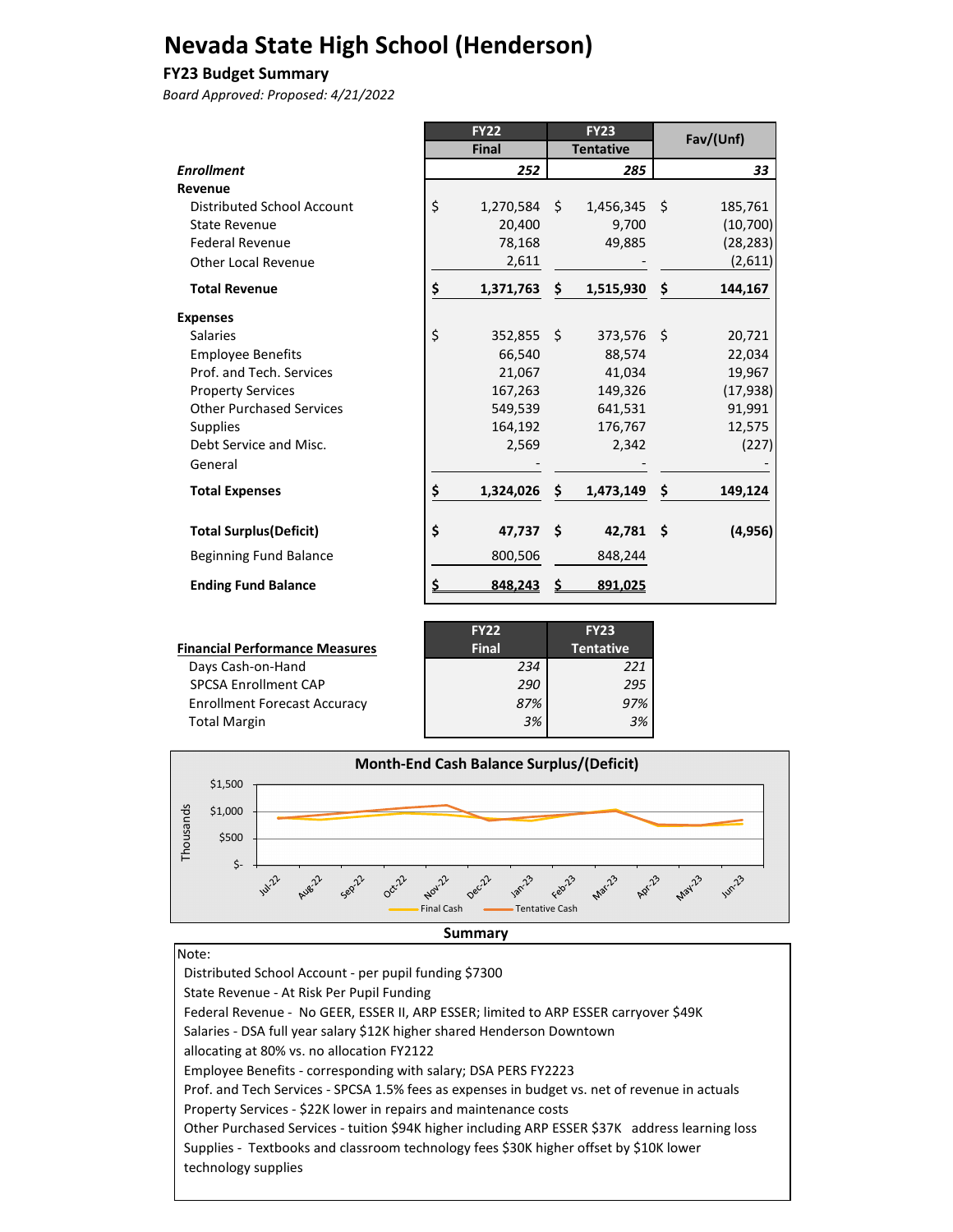**Location Name Administrator** 

Summerlin 1 | Melissa McCormick

# **Networkwide Assumptions**

Below are the networkwide assumptions at each location including:

- 1. NSHS is projecting state funding to be \$7,300 per student
- 2. Federal Title grants will be budgeted based on SPCSA estimates
- 3. NSHS will plan for no CARES Act, ESSER, or GEER grant funding
- 4. NSHS will plan for ARP ESSER carryover from FY2122
- 5. SPCSA sponsorship of 1.5% and 30% for CSO fee at each location
- 6. NSHE tuition at \$85/credit
- 7. NSHS will not pay for EPY classes at TMCC
- 8. NSHS will pay for ECON (1 credit at GBC, TMCC)
- 9. Textbook stipend for completing FRL is \$50 and \$100 for qualifying students
- 10. Stipends paid by EFT rather than money order (still budgeting 10% of students at \$7.50/student)
- 11. NSHS will have adjustments made to FY2122 unreserved balance (true-up) on approximately Aug.  $25<sup>th</sup>$
- 12. Submit amended budget in October 2022
- 13. **SHOW 3% surplus at all sites**

- 1. Projected increase in enrollment for 2021-2022: +16 students (195 total)
- 2. ARP ESSER carryover \$35,016 from FY2122
- 3. Annual salaries for EAC: \$58,00, \$50,000
- 4. Annual salaries for DSA and OM: \$98,000 (shared with Southwest allocated at 40%) and \$49,000
- 5. Professional tutor 20hrs./week at \$20/hr. hire
- 6. Student Worker 20hrs./week at \$11/hr.
- 7. Reflect annual increases with performance incentives for each position
- 8. Reflect a 3% increase in rent per month \$6,625/mo.
- 9. Annual tuition & fees include tuition at \$2,174, textbooks at \$262, and classroom technology at \$170 per student

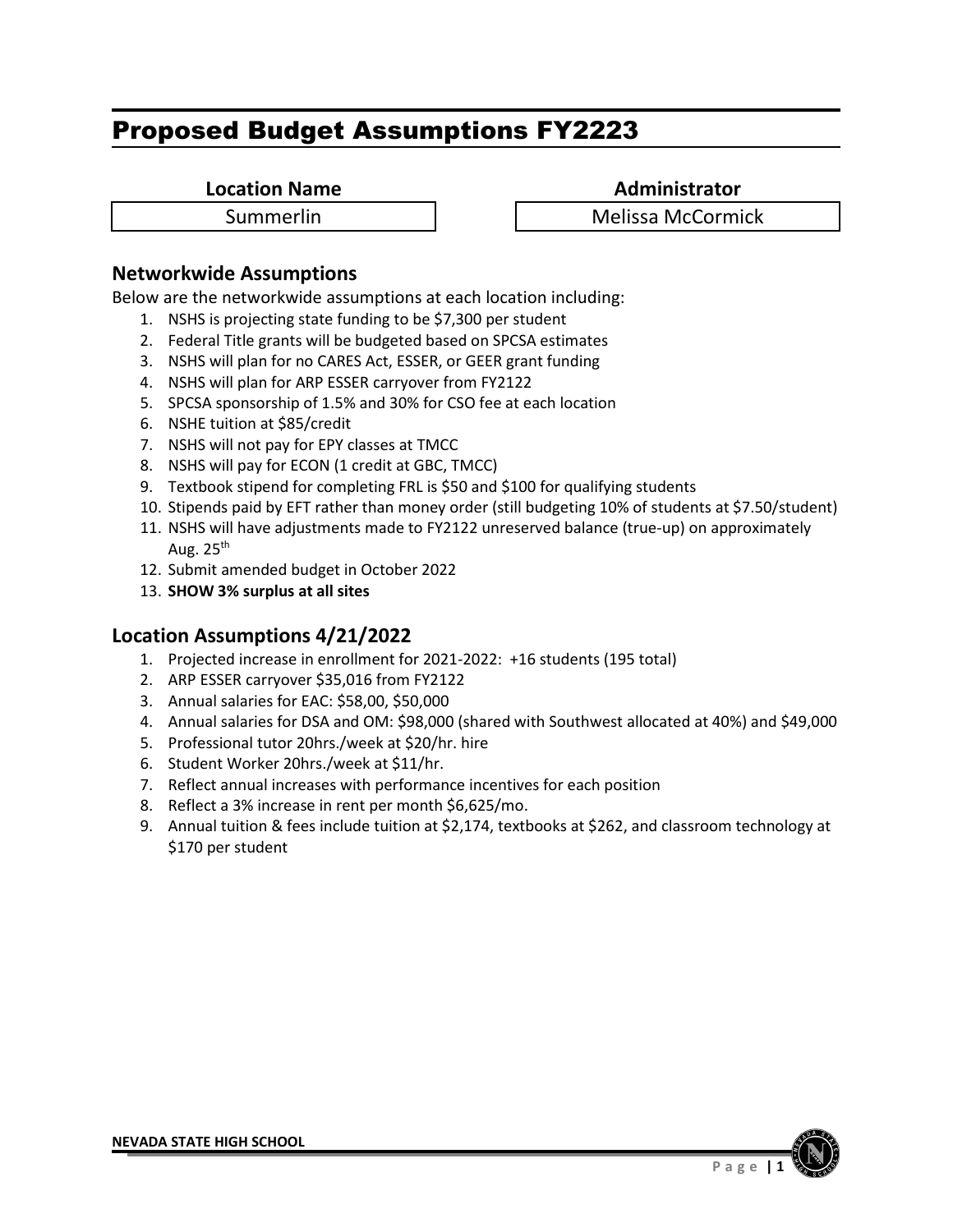# **Nevada State High School (Summerlin)**

#### **FY23 Budget Summary**

*Board Approved: Proposed: 4/21/2022*

|                                 |    | <b>FY22</b>  |     | <b>FY23</b>      |      | Fav/(Unf) |
|---------------------------------|----|--------------|-----|------------------|------|-----------|
|                                 |    | <b>Final</b> |     | <b>Tentative</b> |      |           |
| <b>Attendance</b>               |    | 180          |     | 195              |      | 16        |
| Revenue                         |    |              |     |                  |      |           |
| Distributed School Account      | \$ | 883,748      | -\$ | 996,447          | - \$ | 112,699   |
| <b>State Revenue</b>            |    | 15,090       |     | 11,000           |      | (4,090)   |
| <b>Federal Revenue</b>          |    | 80,630       |     | 35,017           |      | (45, 613) |
| <b>Other Local Revenue</b>      |    | 2,175        |     |                  |      | (2, 175)  |
| <b>Total Revenue</b>            | \$ | 981,643      | \$  | 1,042,464        | \$   | 60,821    |
| <b>Expenses</b>                 |    |              |     |                  |      |           |
| <b>Salaries</b>                 | \$ | 264,517      | - Ś | 284,743          | Ŝ.   | 20,226    |
| <b>Employee Benefits</b>        |    | 58,177       |     | 68,946           |      | 10,769    |
| Prof. and Tech. Services        |    | 13,222       |     | 37,437           |      | 24,215    |
| <b>Property Services</b>        |    | 90,579       |     | 89,903           |      | (677)     |
| <b>Other Purchased Services</b> |    | 359,956      |     | 416,448          |      | 56,493    |
| <b>Supplies</b>                 |    | 119,657      |     | 115,852          |      | (3,806)   |
| Property                        |    |              |     |                  |      |           |
| Debt Service and Misc.          |    | 603          |     | 583              |      | (20)      |
| General                         |    |              |     |                  |      |           |
| <b>Total Expenses</b>           | \$ | 906,711      | \$  | 1,013,911        | \$   | 107,200   |
| <b>Total Surplus (Deficit)</b>  | \$ | 74,932       | \$. | 28,553           | -\$  | (46, 380) |
| <b>Beginning Fund Balance</b>   |    | 364,873      |     | 439,805          |      |           |
| <b>Ending Fund Balance</b>      | S  | 439,805      |     | 468,357          |      |           |

|                                       | <b>FY22</b>  | <b>FY23</b>      |
|---------------------------------------|--------------|------------------|
| <b>Financial Performance Measures</b> | <b>Final</b> | <b>Tentative</b> |
| Days Cash-on-Hand                     | 177          | 169              |
| <b>SPCSA Enrollment CAP</b>           | 240          | 245              |
| <b>Enrollment Forecast Accuracy</b>   | 75%          | 80%              |
| <b>Total Margin</b>                   | 8%           | 3%               |
|                                       |              |                  |



#### **Summary**

| ۰.<br>×<br>× |  |
|--------------|--|

 Distributed School Account ‐ per pupil funding of \$7300 State Revenue ‐ At Risk Per Pupil Funding Federal Revenue ‐ No GEER, ESSER II, ARP ESSER; limited to ARP ESSER carryover \$35K Salary ‐ DSA position shared with Southwest allocated at 40% in FY2223 vs. Northwest at 67% FY2122 Prof. and Tech Services ‐ SPCSA 1.5% fees as expenses in budget vs. net of revenue in actuals Other Purchased Services ‐ Tuition \$56K higher including ARP ESSER \$28K addressing learning loss Supplies ‐ Textbooks and classroom technology fees \$11K higher offset \$13K lower in technology supplies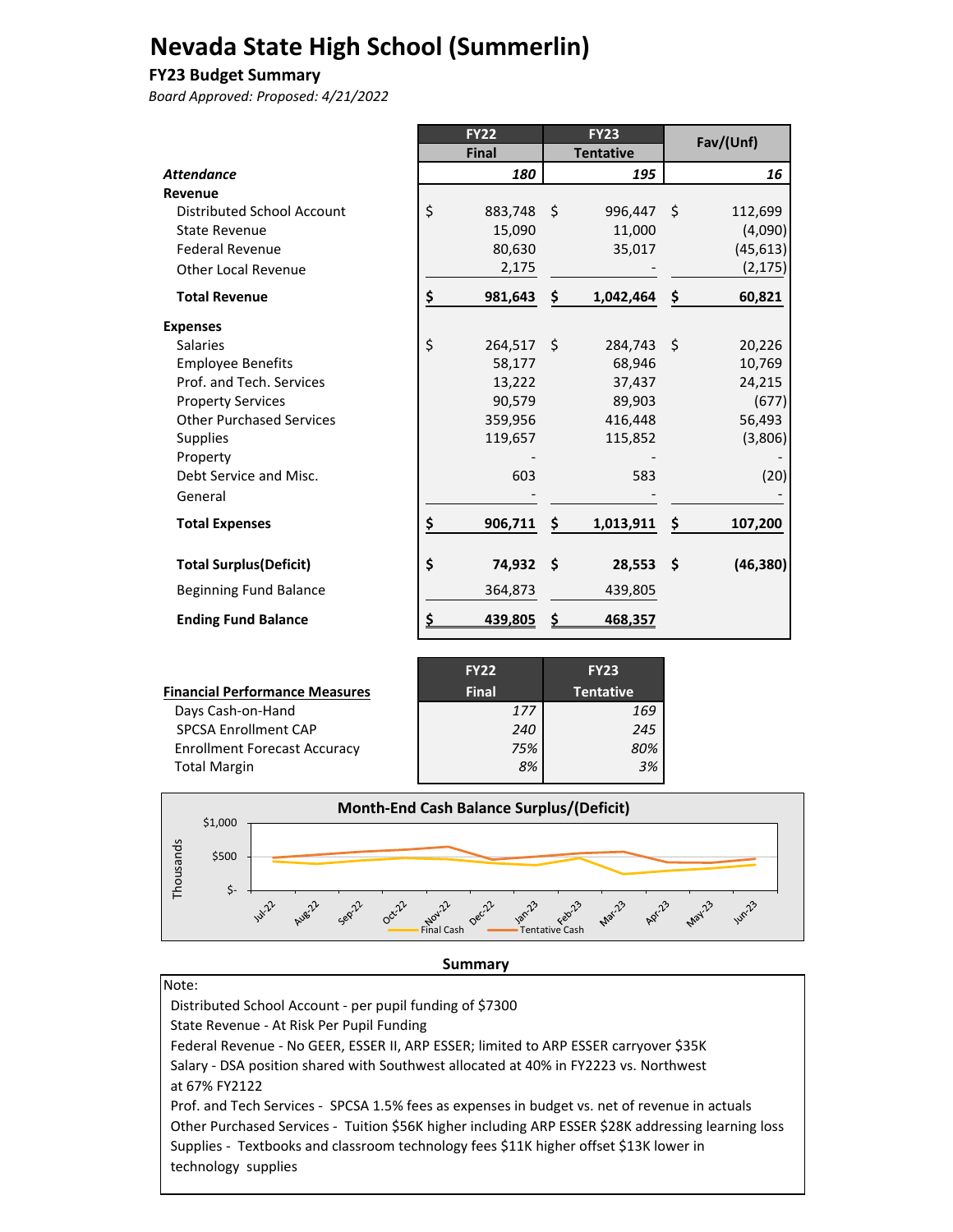**Location Name Administrator** 

Downtown Dwight Reynolds

# **Networkwide Assumptions**

Below are the networkwide assumptions at each location including:

- 1. NSHS is projecting state funding to be \$7,300 per student
- 2. Federal Title grants will be budgeted based on SPCSA estimates
- 3. NSHS will plan for no CARES Act, ESSER, or GEER grant funding
- 4. NSHS will plan for ARP ESSER carryover from FY2122
- 5. SPCSA sponsorship of 1.5% and 30% for CSO fee at each location
- 6. NSHE tuition at \$85/credit
- 7. NSHS will not pay for EPY classes at TMCC
- 8. NSHS will pay for ECON (1 credit at GBC, TMCC)
- 9. Textbook stipend for completing FRL is \$50 and \$100 for qualifying students
- 10. Stipends paid by EFT rather than money order (still budgeting 10% of students at \$7.50/student)
- 11. NSHS will have adjustments made to FY2122 unreserved balance (true-up) on approximately Aug.  $25<sup>th</sup>$
- 12. Submit amended budget in October 2022
- 13. **SHOW 3% surplus at all sites**

- 1. Projected increase in enrollment for 2022-2023: +18 students (75 total)
- 2. ARP ESSER carryover \$10,368 from FY2122
- 3. Annual salary for EAC: \$58,000
- 4. Annual salary for DSA: \$85,000 (shared with Sunrise allocated at 35%)
- 5. Office Aide 20 hrs./week at \$20/hr.
- 6. Include \$500 for Project Incentive for Office Aide
- 7. Reflect annual increases with performance incentive for each position
- 8. Reflect a 3% increase in rent per month \$2,250/mo.
- 9. Annual tuition & fees include: tuition at \$2,064, textbooks at \$237, and classroom technology at \$150 per student

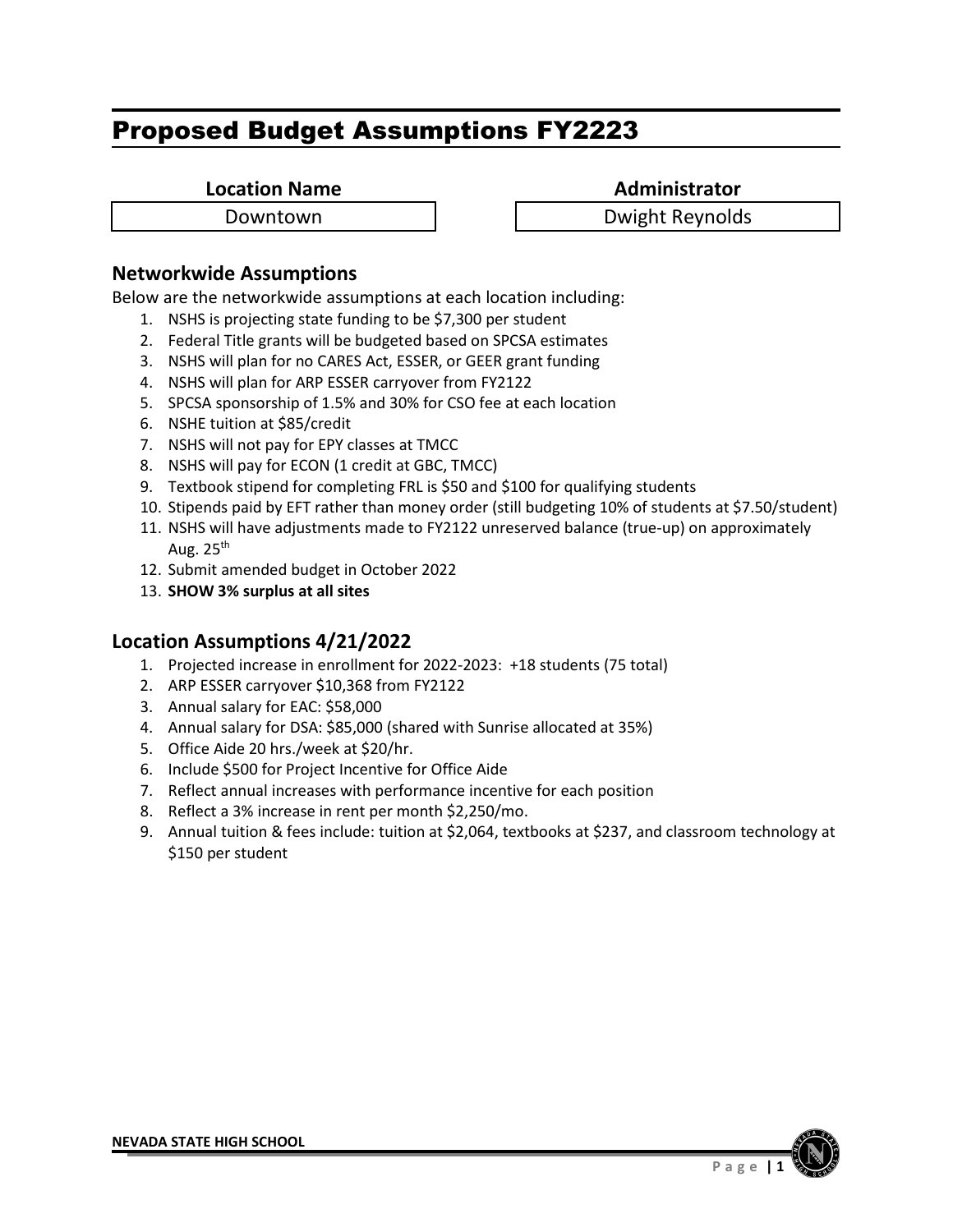# **Nevada State High School (Downtown)**

#### **FY23 Budget Summary**

*Board Approved: Proposed: 4/21/2022*

|                                 | <b>FY22</b>        | <b>FY23</b>       |      | Fav/(Unf) |
|---------------------------------|--------------------|-------------------|------|-----------|
|                                 | <b>Final</b>       | <b>Tentative</b>  |      |           |
| <b>Attendance</b>               | 57                 | 75                |      | 18        |
| Revenue                         |                    |                   |      |           |
| Distributed School Account      | \$<br>270,840 \$   | 383,249           | - \$ | 112,408   |
| <b>State Revenue</b>            | 8,181              | 4,600             |      | (3,581)   |
| <b>Federal Revenue</b>          | 39,659             | 23,531            |      | (16, 129) |
| <b>Other Local Revenue</b>      | 1,168              |                   |      | (1, 168)  |
| <b>Total Revenue</b>            | \$<br>319,849      | \$<br>411,379     | \$   | 91,530    |
| <b>Expenses</b>                 |                    |                   |      |           |
| <b>Salaries</b>                 | \$<br>$103,581$ \$ | $128,331 \quad $$ |      | 24,750    |
| <b>Employee Benefits</b>        | 25,307             | 32,458            |      | 7,151     |
| Prof. and Tech. Services        | 11,775             | 17,794            |      | 6,020     |
| <b>Property Services</b>        | 28,311             | 30,600            |      | 2,289     |
| <b>Other Purchased Services</b> | 94,506             | 151,830           |      | 57,324    |
| <b>Supplies</b>                 | 31,575             | 38,924            |      | 7,349     |
| Debt Service and Misc.          | 662                | 874               |      | 212       |
| General                         |                    |                   |      |           |
| <b>Total Expenses</b>           | \$<br>295,717      | \$<br>400,810     | \$   | 105,094   |
| <b>Total Surplus (Deficit)</b>  | \$<br>$24,132$ \$  | 10,569            | - \$ | (13, 563) |
| <b>Beginning Fund Balance</b>   | 287,127            | 311,260           |      |           |
| <b>Ending Fund Balance</b>      | 311,259            | 321,829           |      |           |

| <b>Financial Performance Measures</b> | <b>FY22</b><br><b>Final</b> | <b>FY23</b><br><b>Tentative</b> |
|---------------------------------------|-----------------------------|---------------------------------|
| Days Cash-on-Hand                     | 384                         | 293                             |
| <b>SPCSA Enrollment CAP</b>           | 130                         | 137                             |
| <b>Enrollment Forecast Accuracy</b>   | 44%                         | 55%                             |
| <b>Total Margin</b>                   | 8%                          | 3%                              |





Note: Distributed School Account ‐ per pupil funding \$7300 State Revenue ‐ At Risk Per Pupil Funding Federal Revenue ‐ No GEER, ESSER II, ARP ESSER; limited to Title 1A, ARP ESSER carryover \$23K Salaries ‐ DSA position shared with Sunrise allocated at 35% FY2223 vs. 25% FY2122 Benefits ‐ corresponding to salary Prof. and Tech Services ‐ SPCSA 1.5% fees as expenses in budget vs. net of revenue in actuals Other Purchased Services ‐ tuition \$57K higher including ARP ESSER \$8K address learning loss Supplies ‐ Textbooks and classroom technology fees \$12K higher offset by \$2K lower technology supplies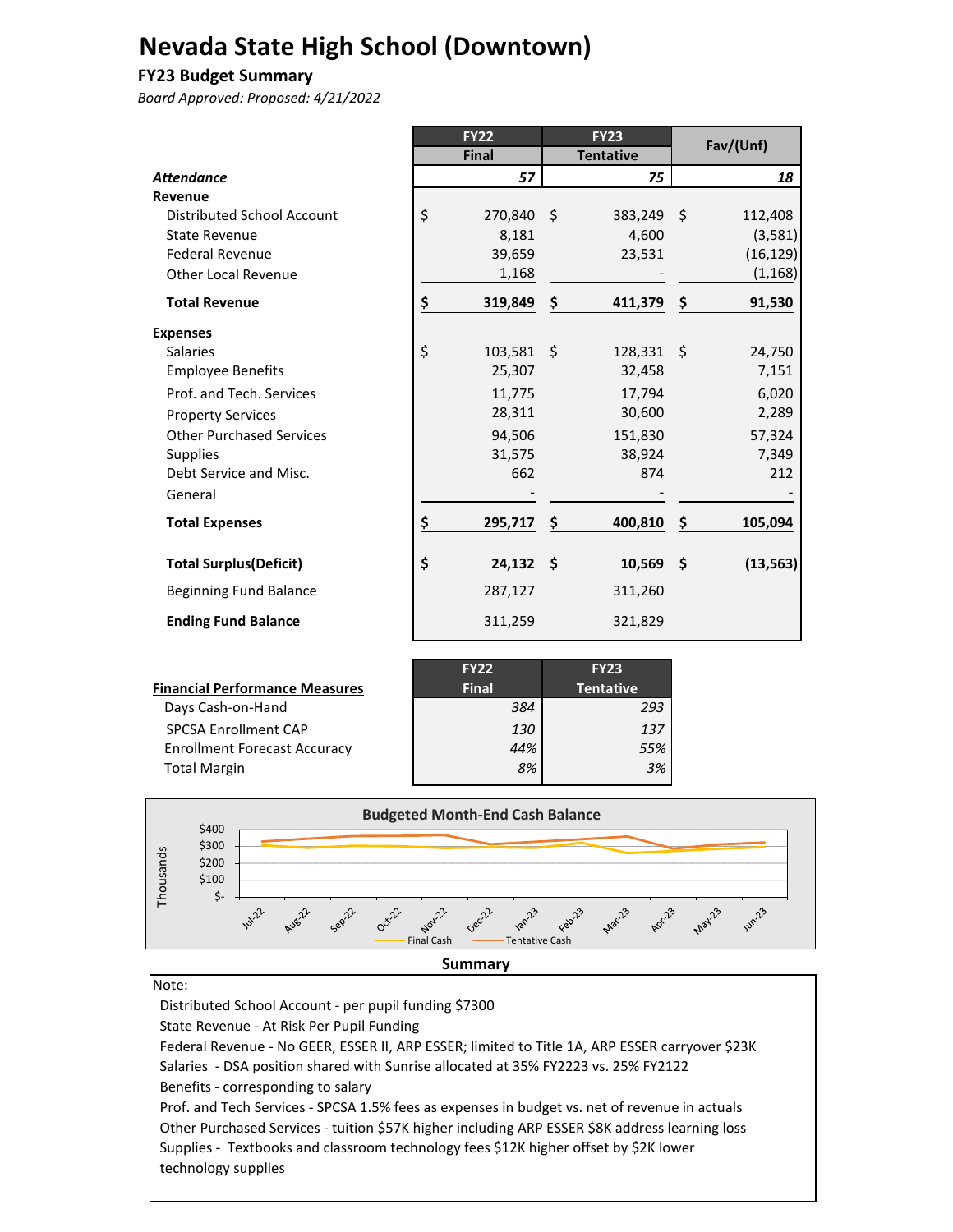**Location Name Administrator** 

Southwest **Network Melissa McCormick** 

# **Networkwide Assumptions**

Below are the networkwide assumptions at each location including:

- 1. NSHS is projecting state funding to be \$7,300 per student
- 2. Federal Title grants will be budgeted based on SPCSA estimates
- 3. NSHS will plan for no CARES Act, ESSER, or GEER grant funding
- 4. NSHS will plan for ARP ESSER carryover from FY2122
- 5. SPCSA sponsorship of 1.5% and 30% for CSO fee at each location
- 6. NSHE tuition at \$85/credit
- 7. NSHS will not pay for EPY classes at TMCC
- 8. NSHS will pay for ECON (1 credit at GBC, TMCC)
- 9. Textbook stipend for completing FRL is \$50 and \$100 for qualifying students
- 10. Stipends paid by EFT rather than money order (still budgeting 10% of students at \$7.50/student)
- 11. NSHS will have adjustments made to FY2122 unreserved balance (true-up) on approximately Aug.  $25<sup>th</sup>$
- 12. Submit amended budget in October 2022
- 13. **SHOW 3% surplus at all sites**

- 1. Projected increase in enrollment for 2022-2023: +7 students (135 total)
- 2. ARP ESSER carryover \$23,475 from FY2122
- 3. Annual salary for EAC: \$50,000
- 4. Annual salaries for DSA and OM: \$98,000 (shared with Summerlin allocated at 60%) and \$47,000
- 5. Student worker tutor 20hrs./week at 11/hr.
- 6. Mailers and Flyers at \$1,000
- 7. Reflect annual increases with performance incentives for each position
- 8. Reflect a 3% increase in rent per month \$3,342/mo.
- 9. Annual tuition & fee included: tuition at \$2,193, textbooks at \$279, and classroom technology at \$179 per student

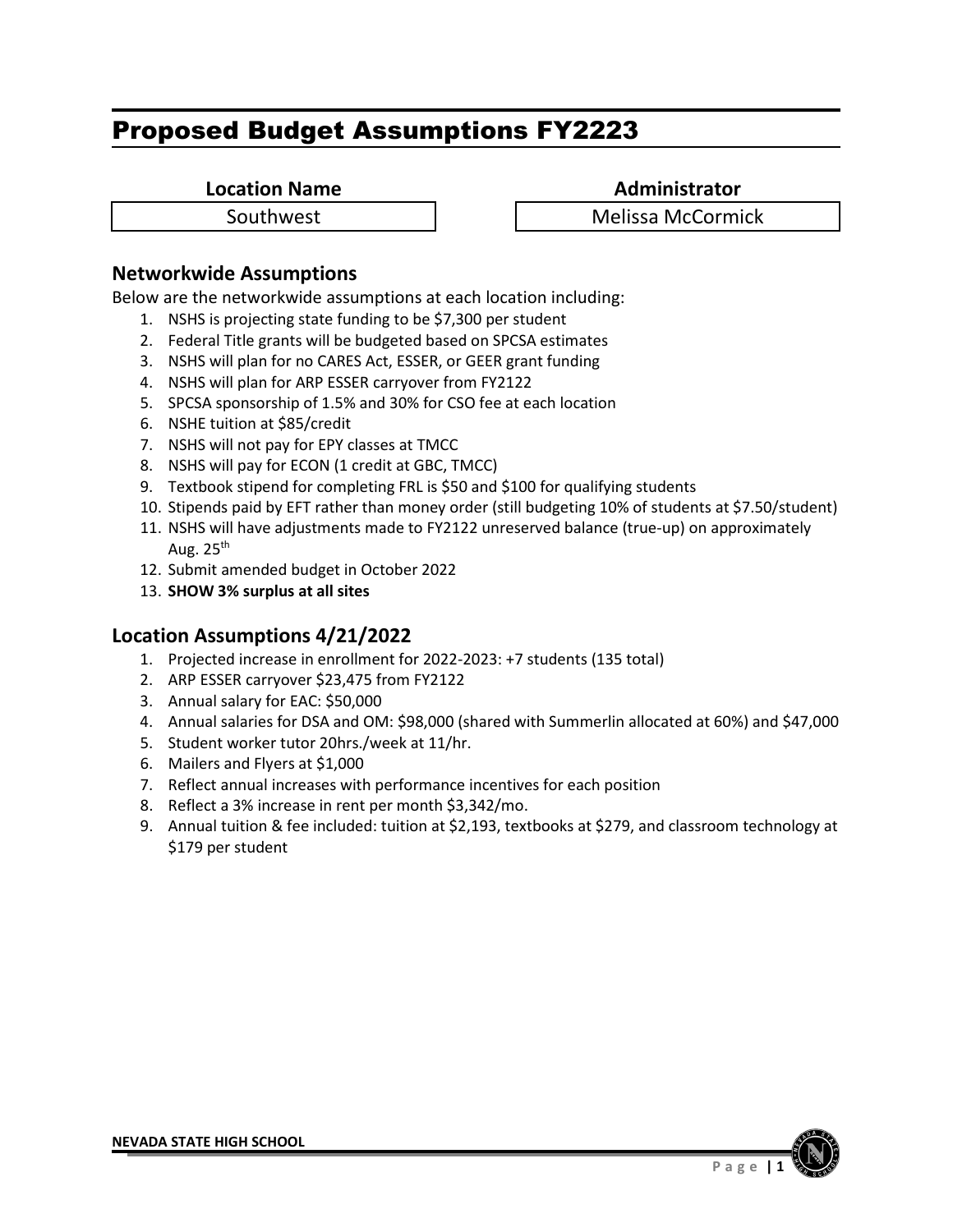# **Nevada State High School (Southwest)**

#### **FY23 Budget Summary**

*Board Approved: Proposed: 4/21/2022*

|                                 |    | <b>FY22</b>  |      | <b>FY23</b>      |     | Fav/(Unf)      |
|---------------------------------|----|--------------|------|------------------|-----|----------------|
|                                 |    | <b>Final</b> |      | <b>Tentative</b> |     |                |
| <b>Attendance</b>               |    | 128          |      | 135              |     | $\overline{z}$ |
| Revenue                         |    |              |      |                  |     |                |
| Distributed School Account      | \$ | 609,947 \$   |      | 689,848          | -\$ | 79,901         |
| <b>State Revenue</b>            |    | 12,305       |      | 7,400            |     | (4,905)        |
| <b>Federal Revenue</b>          |    | 79,240       |      | 37,909           |     | (41, 331)      |
| Other Local Revenue             |    | 1,558        |      |                  |     | (1, 558)       |
| <b>Total Revenue</b>            | \$ | 703,050      | \$   | 735,156          | \$  | 32,107         |
| <b>Expenses</b>                 |    |              |      |                  |     |                |
| <b>Salaries</b>                 | \$ | $215,621$ \$ |      | 207,366          | -\$ | (8, 255)       |
| <b>Employee Benefits</b>        |    | 50,007       |      | 45,956           |     | (4,051)        |
| Prof. and Tech. Services        |    | 14,668       |      | 28,751           |     | 14,082         |
| <b>Property Services</b>        |    | 42,827       |      | 44,772           |     | 1,945          |
| <b>Other Purchased Services</b> |    | 265,914      |      | 291,256          |     | 25,341         |
| <b>Supplies</b>                 |    | 71,734       |      | 85,225           |     | 13,491         |
| Property                        |    |              |      |                  |     |                |
| Debt Service and Misc.          |    | 1,045        |      | 983              |     | (62)           |
| General                         |    |              |      |                  |     |                |
| <b>Total Expenses</b>           | \$ | 661,817      | - \$ | 704,309          | \$  | 42,492         |
| <b>Total Surplus (Deficit)</b>  | \$ | 41,233       | - \$ | 30,847           | \$. | (10, 385)      |
| <b>Beginning Fund Balance</b>   |    | 127,365      |      | 168,598          |     |                |
| <b>Ending Fund Balance</b>      | S  | 168,598      |      | 199,446          |     |                |

|                                       | <b>FY22</b>  | <b>FY23</b>      |
|---------------------------------------|--------------|------------------|
| <b>Financial Performance Measures</b> | <b>Final</b> | <b>Tentative</b> |
| Days Cash-on-Hand                     | 93           | 103              |
| <b>SPCSA Enrollment CAP</b>           | 160          | 170              |
| <b>Enrollment Forecast Accuracy</b>   | 80%          | 79%              |
| <b>Total Margin</b>                   | 6%           | 4%               |
|                                       |              |                  |



#### **Summary**

Note: Distributed School Account ‐ per pupil funding \$7300 State Revenue ‐ At Risk Per Pupil Funding Federal Revenue ‐ No GEER, ESSER II, ARP ESSER; limited to Title 1A, ARP ESSER carryover \$38K Salaries ‐ DSA \$30K lower shared with Summerin allocated at 60% & offset by EAC & OM \$20K higher Prof. and Tech Services ‐ SPCSA 1.5% fees as expenses in budget vs. net of revenue in actuals Other Purchased Services ‐ Tuition \$24K higher including ARP ESSSER \$18K addressing learning loss Supplies ‐ Textbook and classroom technology fees \$12K higher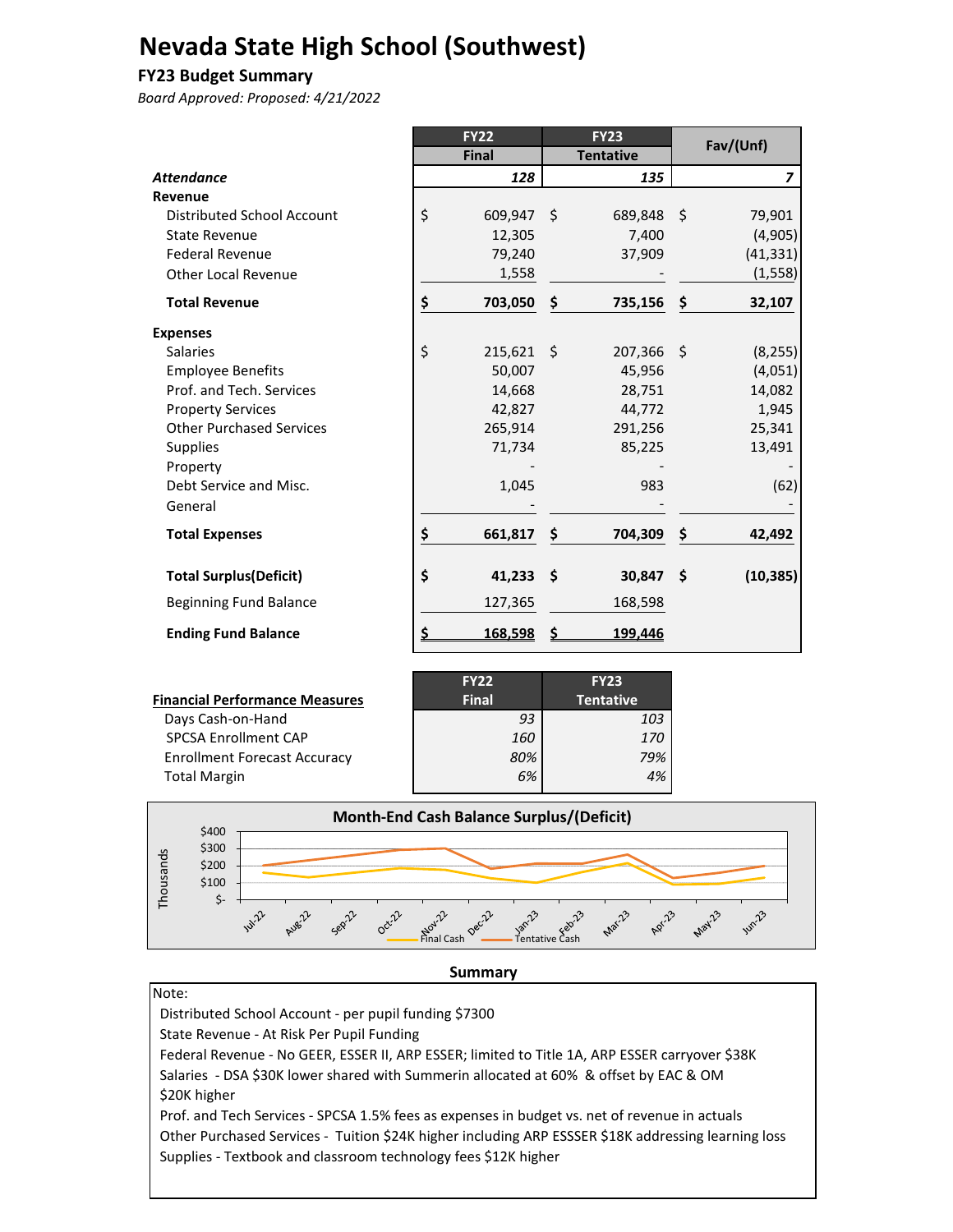**Location Name**<br> **Administrator** 

Northwest **1** 1 Shay McGee

### **Networkwide Assumptions**

Below are the networkwide assumptions at each location including:

- 1. NSHS is projecting state funding to be \$7,300 per student
- 2. Federal Title grants will be budgeted based on SPCSA estimates
- 3. NSHS will plan for no CARES Act, ESSER, or GEER grant funding
- 4. NSHS will plan for ARP ESSER carryover from FY2122
- 5. SPCSA sponsorship of 1.5% and 30% for CSO fee at each location
- 6. NSHE tuition at \$85/credit
- 7. NSHS will not pay for EPY classes at TMCC
- 8. NSHS will pay for ECON (1 credit at GBC, TMCC)
- 9. Textbook stipend for completing FRL is \$50 and \$100 for qualifying students
- 10. Stipends paid by EFT rather than money order (still budgeting 10% of students at \$7.50/student)
- 11. NSHS will have adjustments made to FY2122 unreserved balance (true-up) on approximately Aug.  $25<sup>th</sup>$
- 12. Submit amended budget in October 2022
- 13. **SHOW 3% surplus at all sites**

- 1. Projected increase in enrollment for 2022‐2023: +19 students (140 total)
- 2. ARP ESSER carryover \$23,083 from FY2122
- 3. Annual salary for EAC: \$58,000 (shared with Northwest allocated at 80%)
- 4. Annual salary for OM: \$50,000 (shared with Northwest allocated at 75%)
- 5. Annual salaries for DSA and OM: \$85,000 (shared with North Las Vegas allocated at 90%)
- 6. Reflect annual increases with performance incentives
- 7. Reflect a 3% increase in rent per month \$3,029 mo.
- 8. Annual tuition & fees include tuition at \$2,299, textbook at \$302, and classroom technology at \$192 per student

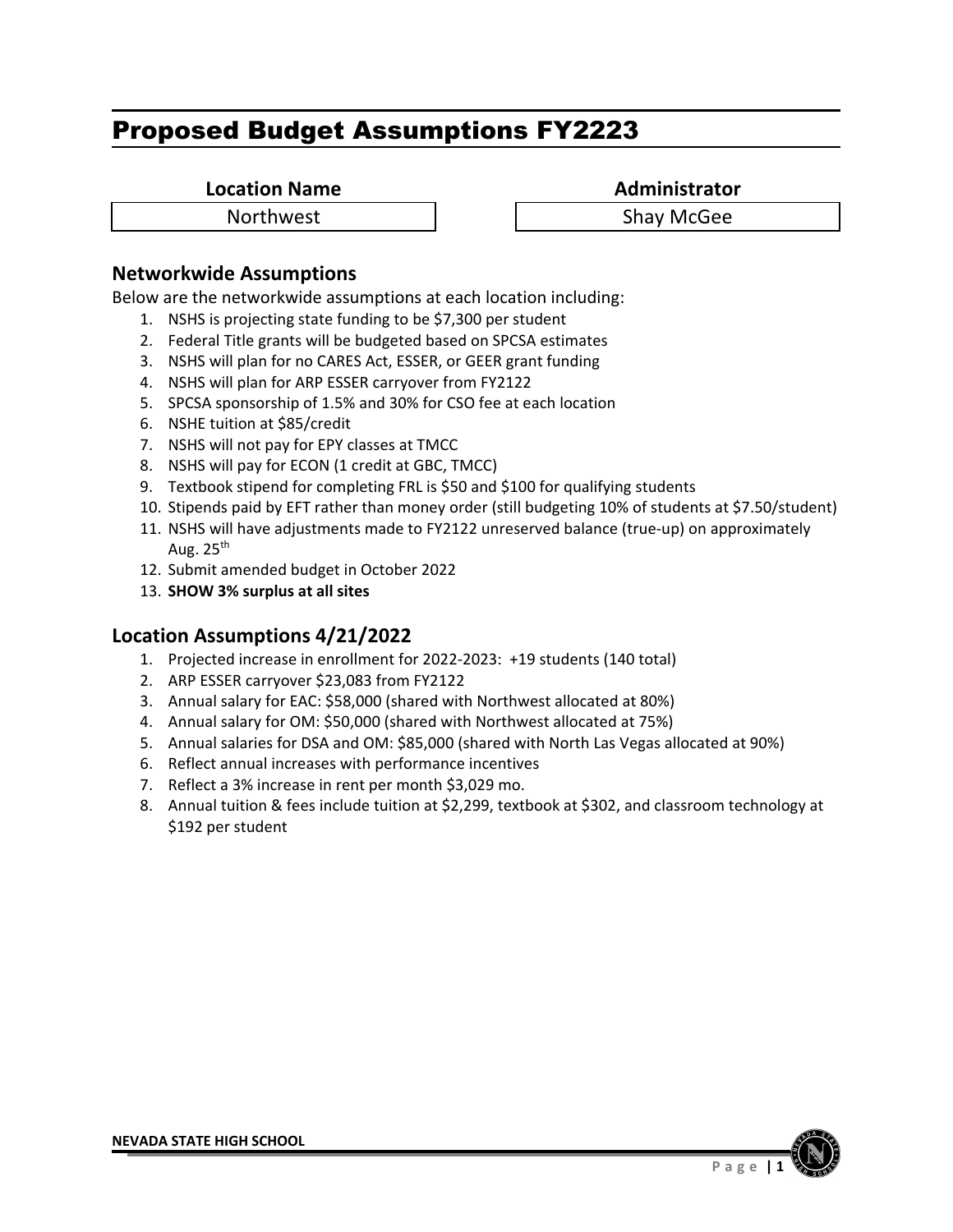# **Nevada State High School (Northwest)**

#### **FY23 Budget Summary**

*Board Approved: Proposed: 4/21/2022*

|                                 |           | <b>FY22</b>            |     | <b>FY23</b>      | Fav/(Unf)     |
|---------------------------------|-----------|------------------------|-----|------------------|---------------|
|                                 |           | <b>Final</b>           |     | <b>Tentative</b> |               |
| <b>Attendance</b>               |           | 122                    |     | 140              | 19            |
| Revenue                         |           |                        |     |                  |               |
| Distributed School Account      | \$        | 594,163 \$             |     | 715,371 \$       | 121,209       |
| State Revenue                   |           | 8,121                  |     | 6,800            | (1, 321)      |
| <b>Federal Revenue</b>          |           | 31,317                 |     | 23,084           | (8, 233)      |
| <b>Other Local Revenue</b>      |           | 1,168                  |     |                  | (1, 168)      |
| <b>Total Revenue</b>            | \$        | 634,768                | -\$ | 745,255          | \$<br>110,487 |
| <b>Expenses</b>                 |           |                        |     |                  |               |
| <b>Salaries</b>                 | \$        | 164,253 \$             |     | 207,940 \$       | 43,687        |
| <b>Employee Benefits</b>        |           | 41,702                 |     | 51,998           | 10,297        |
| Prof. and Tech. Services        |           | 8,036                  |     | 18,374           | 10,338        |
| <b>Property Services</b>        |           | 41,050                 |     | 41,448           | 398           |
| <b>Other Purchased Services</b> |           | 266,346                |     | 304,437          | 38,091        |
| <b>Supplies</b>                 |           | 79,399                 |     | 87,269           | 7,870         |
| Debt Service and Misc.          |           | 969                    |     | 1,126            | 157           |
| General                         |           |                        |     |                  |               |
| <b>Total Expenses</b>           | \$        | 601,753                | \$  | 712,591          | \$<br>110,837 |
| <b>Total Surplus (Deficit)</b>  | \$        | 33.015 \$<br>(120,000) |     | $32,664$ \$      | (350)         |
| <b>Beginning Fund Balance</b>   |           | 179,523                |     | 92,538           |               |
| <b>Ending Fund Balance</b>      | <u>\$</u> | 92,538                 |     | 125,202          |               |

| <b>Financial Performance Measures</b> | <b>FY22</b><br><b>Final</b> | <b>FY23</b><br><b>Tentative</b> |
|---------------------------------------|-----------------------------|---------------------------------|
| Days Cash-on-Hand                     | 56                          | 64                              |
| <b>SPCSA Enrollment CAP</b>           | 120                         | <i>150</i>                      |
| <b>Enrollment Forecast Accuracy</b>   | 101%                        | 93%                             |
| <b>Total Margin</b>                   | 5%                          |                                 |



#### Note:

 Distributed School Account ‐ per pupil funding \$7200 State Revenue ‐ At Risk Per Pupil Funding Federal Revenue ‐ No GEER, ESSER II, ARP ESSER; limited to Title 1A, ARP ESSER carryover \$23K Salaries ‐ DSA position shared with Southwest allocated at 90% in FY23 vs. 40% Summerlin FY2122 Benefits ‐ employee paid vs. employer paid in PERS selection Prof. and Tech Services ‐ Increase in professional development \$5K Other Purchased Services - Tuition \$26K lower offset by \$18K learning loss support (ESSER ARP) Supplies ‐ Textbook and classroom technology fees \$6K lower; lower enrollment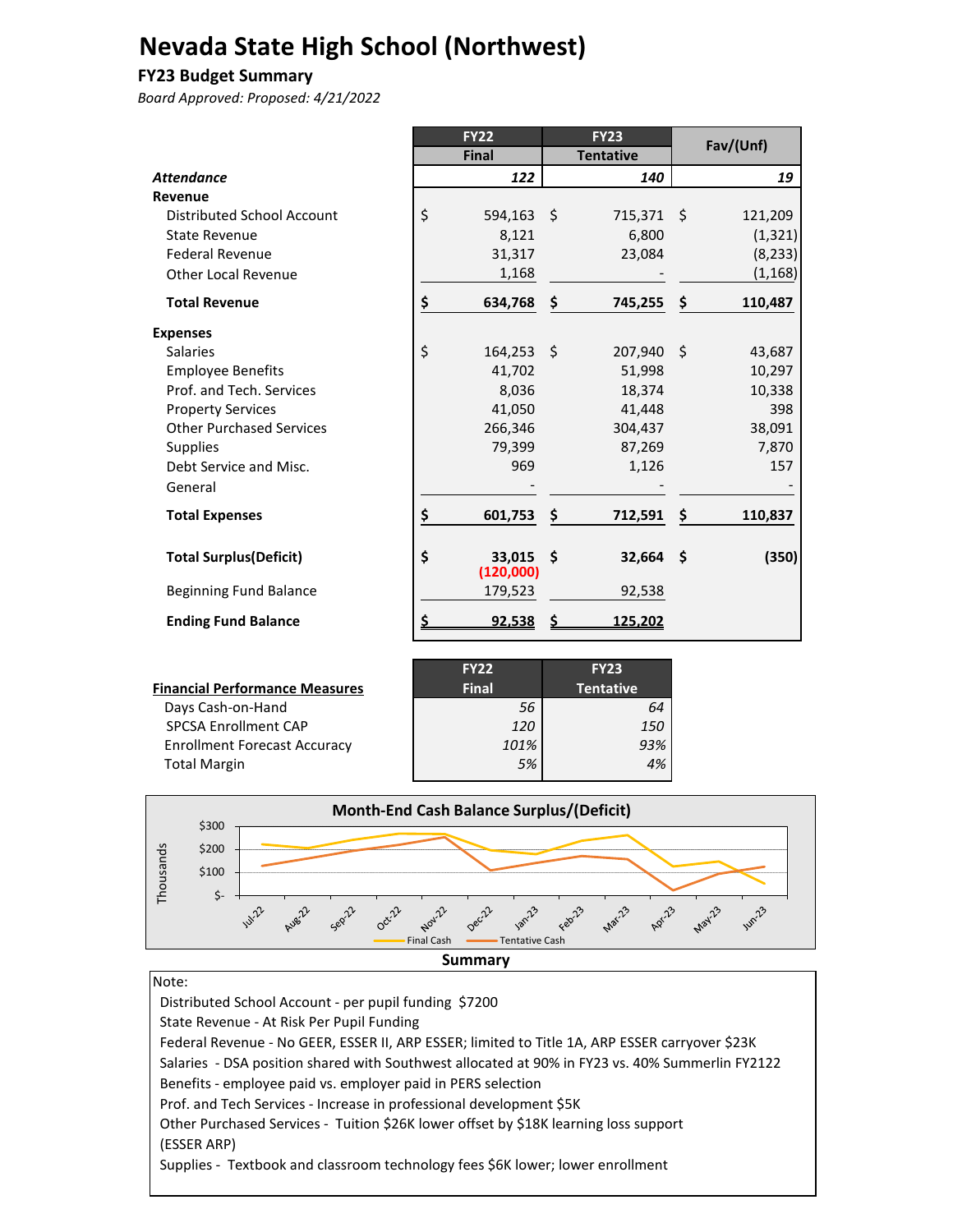**Location Name Administrator** 

Henderson Downtown Telectric Lindsay

# **Networkwide Assumptions**

Below are the networkwide assumptions at each location including:

- 1. NSHS is projecting state funding to be \$7,300 per student
- 2. Federal Title grants will be budgeted based on SPCSA estimates
- 3. NSHS will plan for no CARES Act, ESSER, or GEER grant funding
- 4. NSHS will plan for ARP ESSER carryover from FY2122
- 5. SPCSA sponsorship of 1.5% and 30% for CSO fee at each location
- 6. NSHE tuition at \$85/credit
- 7. NSHS will not pay for EPY classes at TMCC
- 8. NSHS will pay for ECON (1 credit at GBC, TMCC)
- 9. Textbook stipend for completing FRL is \$50 and \$100 for qualifying students
- 10. Stipends paid by EFT rather than money order (still budgeting 10% of students at \$7.50/student)
- 11. NSHS will have adjustments made to FY2122 unreserved balance (true-up) on approximately Aug.  $25<sup>th</sup>$
- 12. Submit amended budget in October 2022
- 13. **SHOW 3% surplus at all sites**

- 1. Projected increase in enrollment for 2022-2023: +25 students (131 total)
- 2. ARP ESSER carryover \$20,736 from FY2122
- 3. Annual salaries for EAC: \$79,580, \$62,000 (shared with Henderson at 20%)
- 4. Annual salaries for DSA and OM: \$102,000 (shared with Henderson at 20%) and \$48,000
- 5. Student worker 20 hrs./week at \$11/hr.
- 6. Reflect annual increases with performance incentives for each position
- 7. Reflect a 3% increase in rent per month \$1,835/mo.
- 8. Annual tuition & fees include: tuition at \$2,204, textbooks at \$279, and classroom technology at \$177 per student

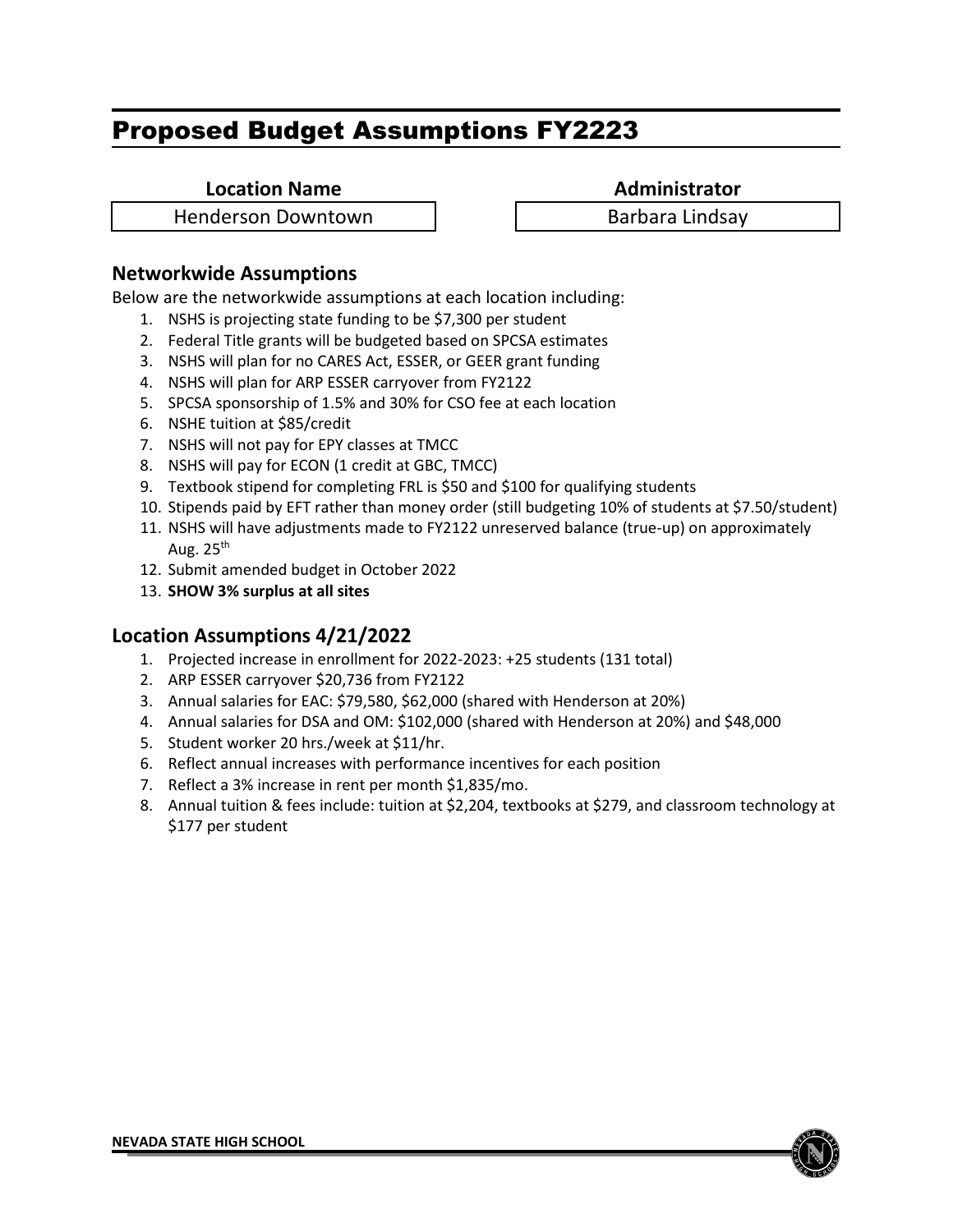# **Nevada State High School (Downtown Henderson)**

#### **FY23 Budget Summary**

*Board Approved: Proposed: 4/21/2022*

|                                   | <b>FY22</b>       | <b>FY23</b>      |     | Fav/(Unf) |
|-----------------------------------|-------------------|------------------|-----|-----------|
|                                   | <b>Final</b>      | <b>Tentative</b> |     |           |
| <b>Attendance</b>                 | 106               | 131              |     | 25        |
| Revenue                           |                   |                  |     |           |
| <b>Distributed School Account</b> | \$<br>523,542 \$  | 669,383          | -\$ | 145,842   |
| <b>State Revenue</b>              | 6,204             | 3,000            |     | (3, 204)  |
| <b>Federal Revenue</b>            | 24,469            | 20,736           |     | (3, 733)  |
| <b>Other Local Revenue</b>        | 1,265             |                  |     | (1, 265)  |
| <b>Total Revenue</b>              | \$<br>555,480     | \$<br>693,119    | \$  | 137,639   |
| <b>Expenses</b>                   |                   |                  |     |           |
| <b>Salaries</b>                   | \$<br>149,819 \$  | $213,653$ \$     |     | 63,834    |
| <b>Employee Benefits</b>          | 36,997            | 49,938           |     | 12,941    |
| Prof. and Tech. Services          | 7,803             | 19,536           |     | 11,733    |
| <b>Property Services</b>          | 25,349            | 25,847           |     | 497       |
| <b>Other Purchased Services</b>   | 214,699           | 279,350          |     | 64,651    |
| <b>Supplies</b>                   | 68,997            | 81,629           |     | 12,632    |
| Debt Service and Misc.            | 553               | 648              |     | 95        |
| General                           |                   |                  |     |           |
| <b>Total Expenses</b>             | \$<br>504,218     | \$<br>670,600    | \$  | 166,382   |
| <b>Total Surplus (Deficit)</b>    | \$<br>$51,262$ \$ | $22,519$ \$      |     | (28, 743) |
| Loan Payment                      | (120,000)         |                  |     |           |
| <b>Beginning Fund Balance</b>     | 223,630           | 154,892          |     |           |
| <b>Ending Fund Balance</b>        | \$<br>154,893     | 177,412          |     |           |

|                                       | <b>FY22</b>  | <b>FY23</b>      |  |
|---------------------------------------|--------------|------------------|--|
| <b>Financial Performance Measures</b> | <b>Final</b> | <b>Tentative</b> |  |
| Days Cash-on-Hand                     | 112          | 97               |  |
| <b>SPCSA Enrollment CAP</b>           | 130          | <i>150</i>       |  |
| <b>Enrollment Forecast Accuracy</b>   | 82%          | 87%              |  |
| <b>Total Margin</b>                   | 9%           | 3%               |  |
|                                       |              |                  |  |



#### Note:

 Distributed School Account ‐ per pupil funding of \$7300 State Revenue ‐ At Risk Per Pupil Funding Federal Revenue ‐ No GEER, ESSER II, ARP ESSER; limited to Title 1A, ARP ESSER carryover \$20K Salaries ‐ DSA full year salary \$12K higher and one add'l EAC shared Henderson allocating at 20% vs. no allocation FY2122 Employee Benefits ‐ corresponding with salary Prof. and Tech Services ‐ SPCSA 1.5% fees as expenses in budget vs. net of revenue in actuals Other Purchased Services ‐ Tuition \$65K higher including ARP ESSER \$16K address learning loss Supplies ‐ Textbook and classroom technology fees \$20K higher; offset by \$4K lower in technology supplies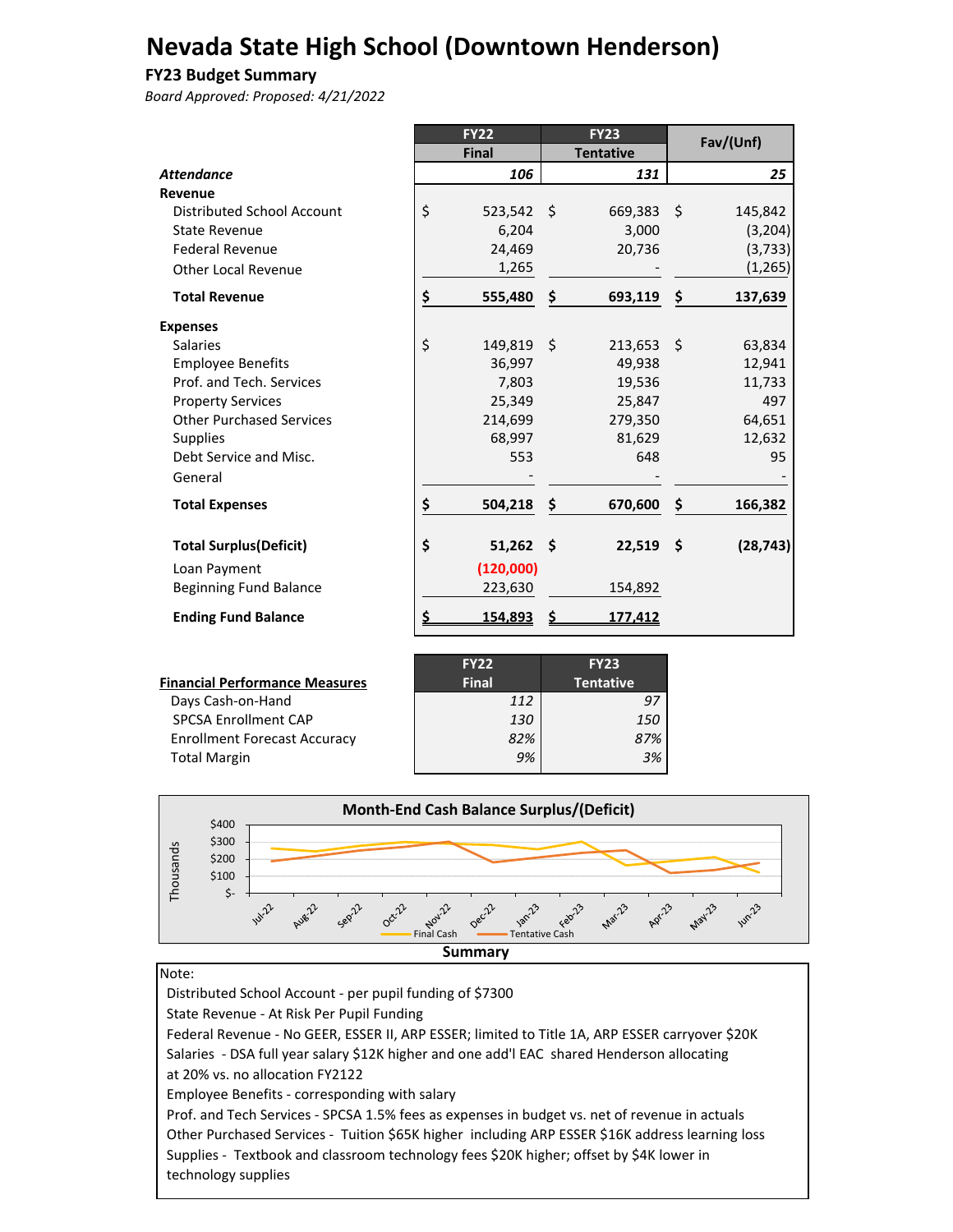**Location Name Administrator** 

Sunrise **National Sunrise Dwight Reynolds** 

# **Networkwide Assumptions**

Below are the networkwide assumptions at each location including:

- 1. NSHS is projecting state funding to be \$7,300 per student
- 2. Federal Title grants will be budgeted based on SPCSA estimates
- 3. NSHS will plan for no CARES Act, ESSER, or GEER grant funding
- 4. NSHS will plan for ARP ESSER carryover from FY2122
- 5. SPCSA sponsorship of 1.5% and 30% for CSO fee at each location
- 6. NSHE tuition at \$85/credit
- 7. NSHS will not pay for EPY classes at TMCC
- 8. NSHS will pay for ECON (1 credit at GBC, TMCC)
- 9. Textbook stipend for completing FRL is \$50 and \$100 for qualifying students
- 10. Stipends paid by EFT rather than money order (still budgeting 10% of students at \$7.50/student)
- 11. NSHS will have adjustments made to FY2122 unreserved balance (true-up) on approximately Aug.  $25<sup>th</sup>$
- 12. Submit amended budget in October 2022
- 13. **SHOW 3% surplus at all sites**

- 1. Projected increase in enrollment for 2022-2023: +21 students (100 total)
- 2. ARP ESSER carryover \$14,671 from FY2122
- 3. Annual salary for EAC: \$50,000
- 4. Annual salary for DSA: \$85,000 (shared with Downtown allocated at 65%)
- 5. Office Aide 20 hrs./week at \$20/hr.
- 6. Include \$500 for Project Incentive for Office Aide
- 7. Reflect annual increases with performance incentive for each position
- 8. Reflect a 3% increase in rent per month \$2,601/mo.
- 9. Annual tuition & fees include: tuition at \$2,261, textbooks at \$262, classroom technology at \$176 per student

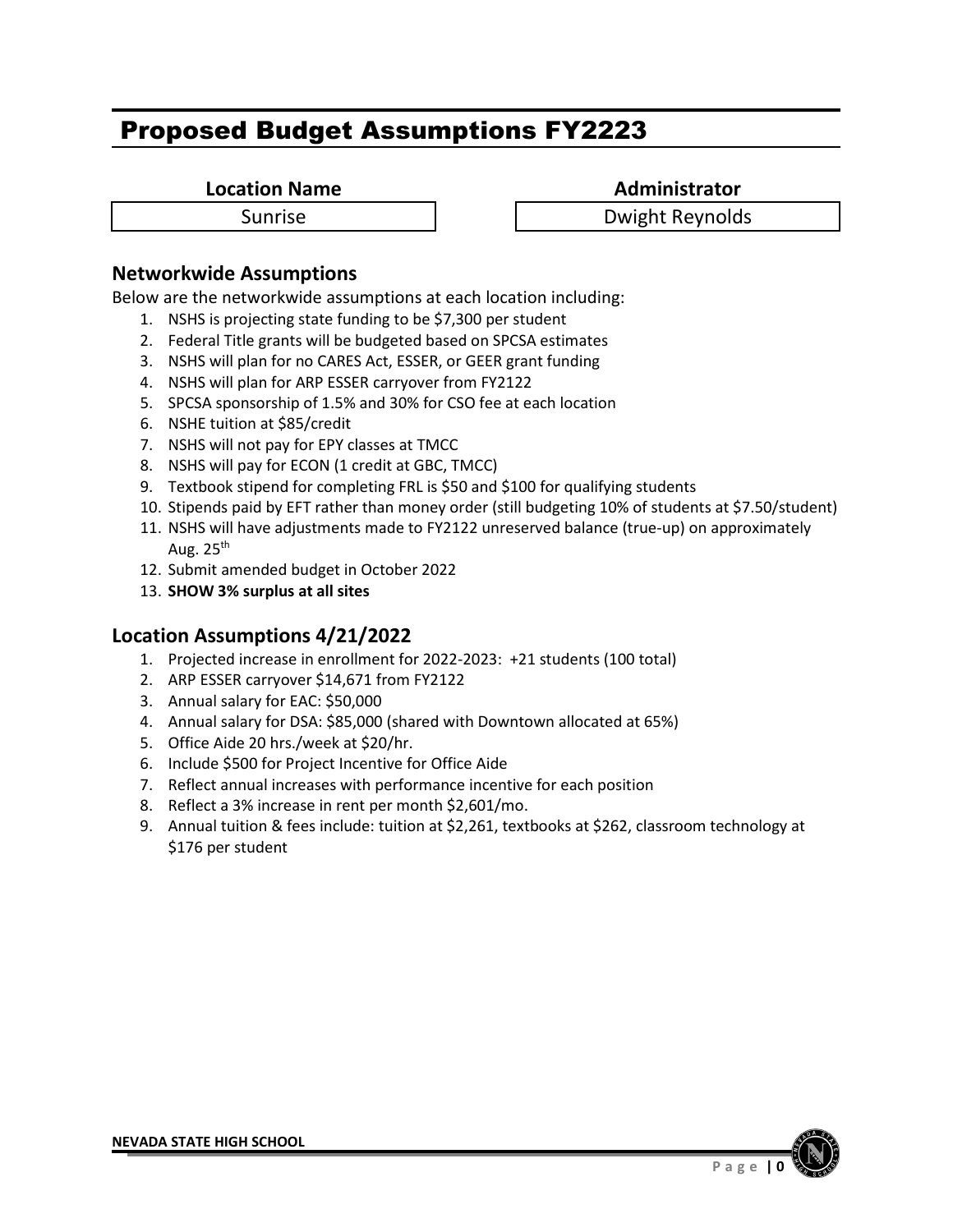# **Nevada State High School (Sunrise)**

#### **FY23 Budget Summary**

*Board Approved: Proposed: 4/21/2022*

|                                 |           | <b>FY22</b>  |      | <b>FY23</b>      |     | Fav/(Unf) |
|---------------------------------|-----------|--------------|------|------------------|-----|-----------|
|                                 |           | Final        |      | <b>Tentative</b> |     |           |
| <b>Attendance</b>               |           | 79           |      | 100              |     | 21        |
| Revenue                         |           |              |      |                  |     |           |
| Distributed School Account      | \$        | $395,381$ \$ |      | $510,998$ \$     |     | 115,617   |
| State Revenue                   |           | 7,351        |      | 6.000            |     | (1, 351)  |
| <b>Federal Revenue</b>          |           | 61,302       |      | 30,258           |     | (31,044)  |
| Other Local Revenue             |           | 22,942       |      |                  |     | (22, 942) |
| <b>Total Revenue</b>            | \$        | 486,976      | -\$  | 547,257          | \$  | 60,281    |
| <b>Expenses</b>                 |           |              |      |                  |     |           |
| Salaries                        | \$        | 148,474 \$   |      | $153,248$ \$     |     | 4,774     |
| <b>Employee Benefits</b>        |           | 41,525       |      | 42,935           |     | 1,411     |
| Prof. and Tech. Services        |           | 12,599       |      | 21,539           |     | 8,940     |
| <b>Property Services</b>        |           | 32,324       |      | 34.012           |     | 1,688     |
| <b>Other Purchased Services</b> |           | 164,085      |      | 222,530          |     | 58,445    |
| <b>Supplies</b>                 |           | 47,538       |      | 57,785           |     | 10,248    |
| Debt Service and Misc.          |           | 1,248        |      | 580              |     | (668)     |
| General                         |           |              |      |                  |     |           |
| <b>Total Expenses</b>           | \$        | 447,793      | \$   | 532,629          | \$  | 84,837    |
| <b>Total Surplus (Deficit)</b>  | \$        | 39,183       | - \$ | 14,628           | -\$ | (24, 556) |
| <b>Beginning Fund Balance</b>   |           | 325,009      |      | 364,193          |     |           |
| <b>Ending Fund Balance</b>      | <u>\$</u> | 364,193      |      | 378,820          |     |           |

|                                       | <b>FY22</b>  | <b>FY23</b>      |
|---------------------------------------|--------------|------------------|
| <b>Financial Performance Measures</b> | <b>Final</b> | <b>Tentative</b> |
| Days Cash-on-Hand                     | 297          | 260              |
| <b>SPCSA Enrollment CAP</b>           | <i>130</i>   | 130              |
| <b>Enrollment Forecast Accuracy</b>   | 61%          | 77%              |
| <b>Total Margin</b>                   | 8%           | 3%               |



**Summary**

Note: Distributed School Account ‐ per pupil funding of \$7300 State Revenue ‐ At Risk Per Pupil Funding Federal Revenue ‐ No GEER, ESSER II, ARP ESSER; limited to Title 1A, ARP ESSER carryover \$30K Salaries ‐ DSA position shared with Sunrise allocated at 65% FY2223 vs. 75% FY2122 Benefits ‐ corresponding to salary Prof. and Tech Services ‐ SPCSA 1.5% fees as expenses in budget vs. net of revenue in actuals Other Purchased Services ‐ tuition \$59K higher including ARP ESSER \$12K address learning loss Supplies ‐ Textbooks and classroom technology fees \$14K higher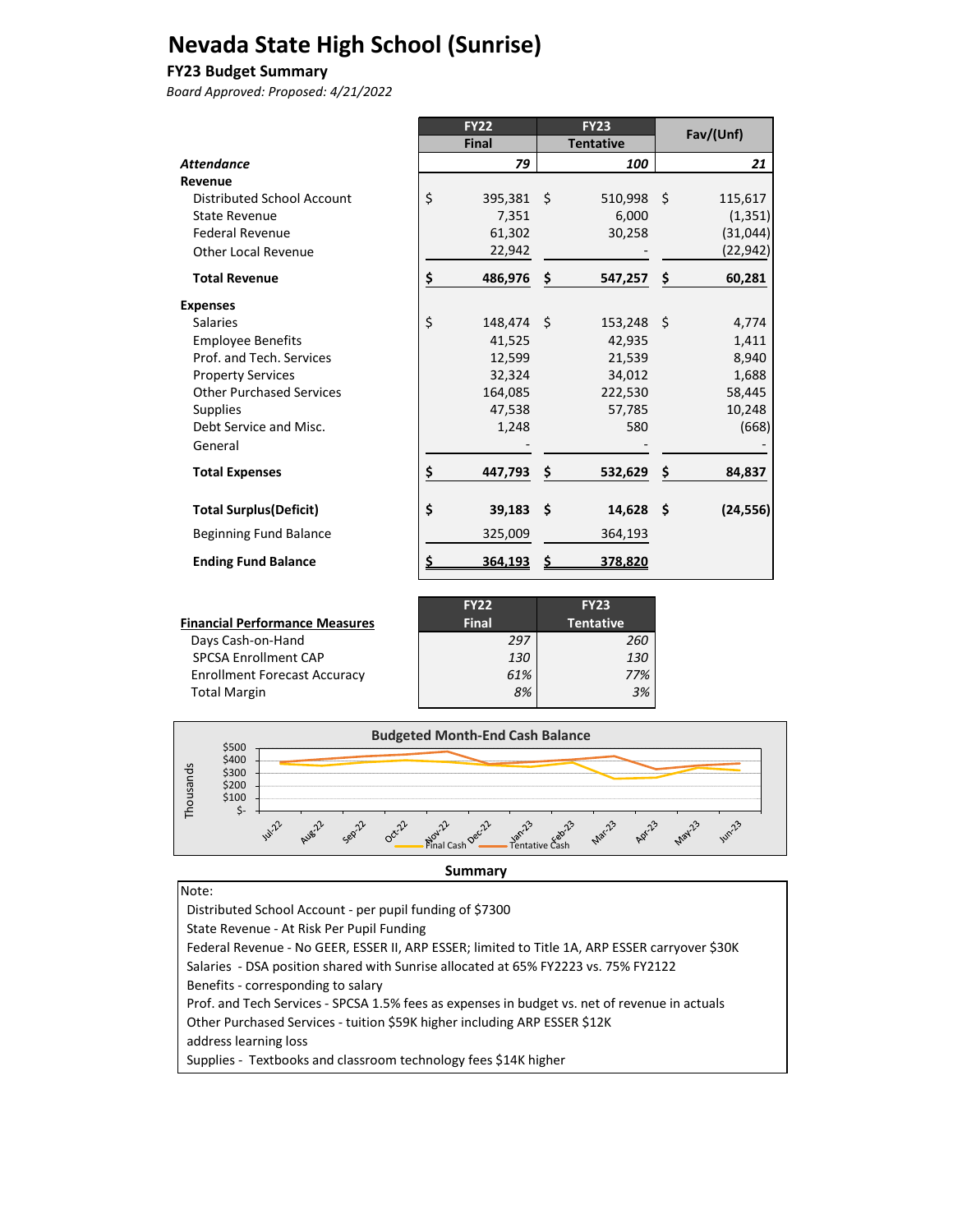**Location Name Administrator** 

North Las Vegas North Las Vegas

### **Networkwide Assumptions**

Below are the networkwide assumptions at each location including:

- 1. NSHS is projecting state funding to be \$7,300 per student
- 2. Federal Title grants will be budgeted based on SPCSA estimates
- 3. NSHS will plan for no CARES Act, ESSER, or GEER grant funding
- 4. NSHS will plan for ARP ESSER carryover from FY2122
- 5. SPCSA sponsorship of 1.5% and 30% for CSO fee at each location
- 6. NSHE tuition at \$85/credit
- 7. NSHS will not pay for EPY classes at TMCC
- 8. NSHS will pay for ECON (1 credit at GBC, TMCC)
- 9. Textbook stipend for completing FRL is \$50 and \$100 for qualifying students
- 10. Stipends paid by EFT rather than money order (still budgeting 10% of students at \$7.50/student)
- 11. NSHS will have adjustments made to FY2122 unreserved balance (true-up) on approximately Aug.  $25<sup>th</sup>$
- 12. Submit amended budget in October 2022
- 13. **SHOW 3% surplus at all sites**

- 1. Projected enrollment for 2022-2023: 50 students
- 2. Annual salary for EAC: \$58,000 (shared with Northwest allocated at 20%)
- 3. Annual salary for OM: \$50,000 (shared with Northwest allocated at 25%)
- 4. Annual salaries for DSA: \$85,000 (shared with Northwest allocated at 10%)
- 5. Supplies for \$2,000
- 6. Reflect annual increases with performance incentives
- 7. Reflect a 3% increase in rent per month \$3,556 mo.
- 8. Annual tuition & fees include tuition at \$2,150, textbook at \$285, and classroom technology at \$185 per student
- 9. Payback \$12,000 of \$120,000 school loan in June 2023

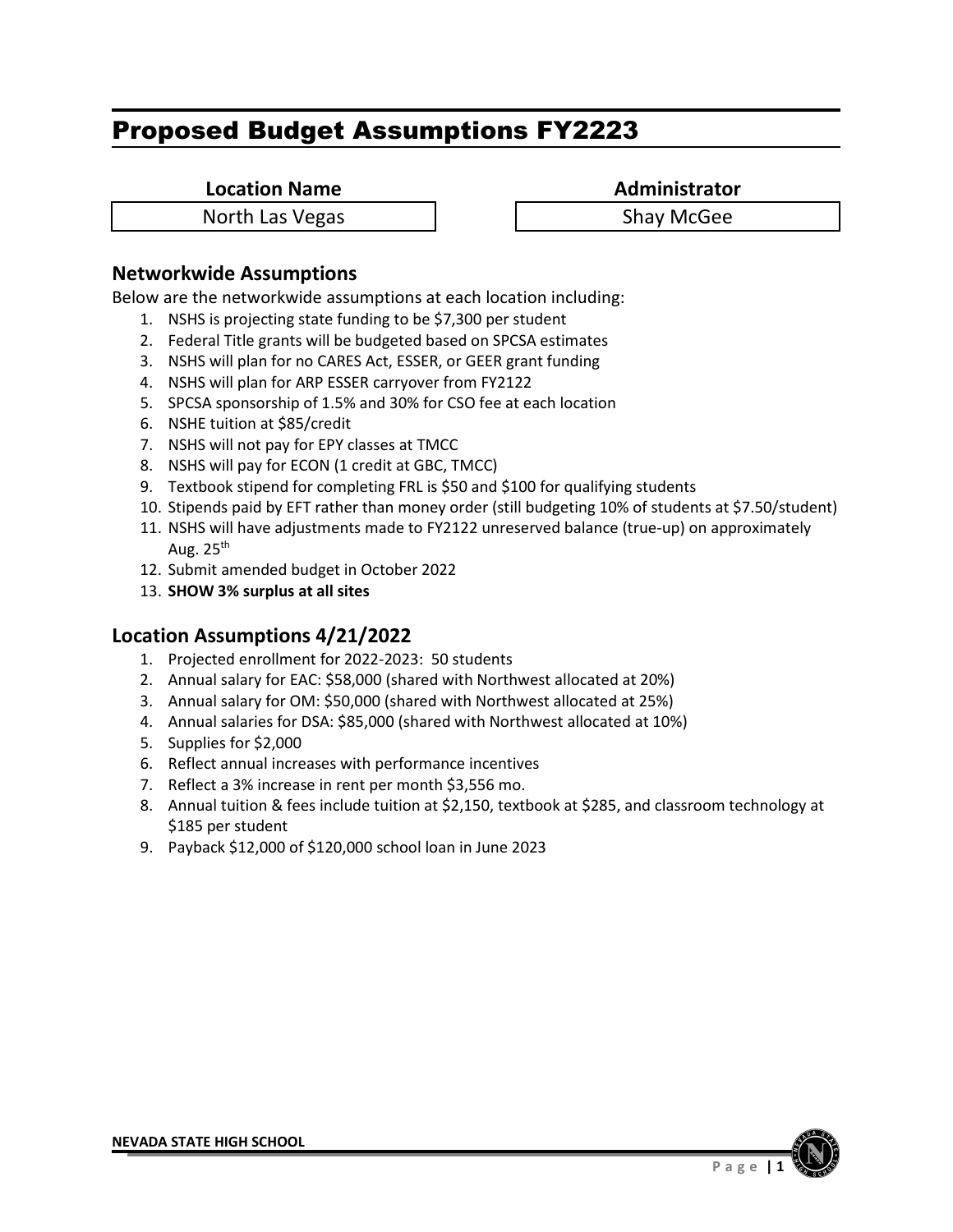# **Nevada State High School (North Las Vegas)**

#### **FY23 Budget Summary**

*Board Approved: Proposed: 4/21/2022*

|                                 | <b>FY22</b>  | <b>FY23</b>       | Fav/(Unf)      |
|---------------------------------|--------------|-------------------|----------------|
|                                 | <b>Final</b> | <b>Tentative</b>  |                |
| <b>Attendance</b>               |              | 50                | 50             |
| Revenue                         |              |                   |                |
| Distributed School Account      | \$           | \$<br>255,499 \$  | 255,499        |
| <b>State Revenue</b>            |              |                   |                |
| <b>Federal Revenue</b>          |              | 5,775             | 5,775          |
| <b>Other Local Revenue</b>      |              |                   |                |
| <b>Total Revenue</b>            | \$           | \$<br>261,274     | -\$<br>261,274 |
| <b>Expenses</b>                 |              |                   |                |
| <b>Salaries</b>                 | \$           | \$<br>$55,240$ \$ | 55,240         |
| <b>Employee Benefits</b>        |              | 11,842            | 11,842         |
| Prof. and Tech. Services        |              | 7,275             | 7,275          |
| <b>Property Services</b>        |              | 44,695            | 44,695         |
| <b>Other Purchased Services</b> |              | 98,250            | 98,250         |
| <b>Supplies</b>                 |              | 29,000            | 29,000         |
| Property                        |              |                   |                |
| Debt Service and Misc.          |              | 351               | 351            |
| General                         |              |                   |                |
| <b>Total Expenses</b>           | \$           | \$<br>246,653     | \$<br>246,653  |
| <b>Total Surplus (Deficit)</b>  | \$           | \$<br>14,621      | - \$<br>14,621 |
| <b>Loan Payment</b>             |              | (12,000)          |                |
| <b>Beginning Fund Balance</b>   |              |                   |                |
| <b>Ending Fund Balance</b>      |              | 2,621             |                |

| <b>Financial Performance Measures</b> |
|---------------------------------------|
| Days Cash-on-Hand                     |
| <b>SPCSA Enrollment CAP</b>           |
| <b>Enrollment Forecast Accuracy</b>   |
| <b>Total Margin</b>                   |

|                                       | <b>FY22</b>  | <b>FY23</b> |
|---------------------------------------|--------------|-------------|
| <b>Financial Performance Measures</b> | <b>Final</b> | Tentative   |
| Days Cash-on-Hand                     |              |             |
| <b>SPCSA Enrollment CAP</b>           | 130          | 130         |
| <b>Enrollment Forecast Accuracy</b>   | 0%           | 38%         |
| <b>Total Margin</b>                   | 0%           | 6%          |



#### **Summary**

Note: Distributed School Account ‐per pupil funding of \$7300 State Revenue ‐ No CCR grant Federal Revenue ‐ Title I, ESSER I, ESSER II, ESSER ARP & GEER Grant Salaries ‐ DSA position shared with Sunrise allocated at 75% vs. 85% original Benefits ‐ DSA at 75% vs. 85% Prof. and Tech Services ‐ \$7K lower in SPCSA fees; lower enrollment Debt Service and Misc ‐ \$120,000 loan outstanding; \$12,000 loan payment due in FY2223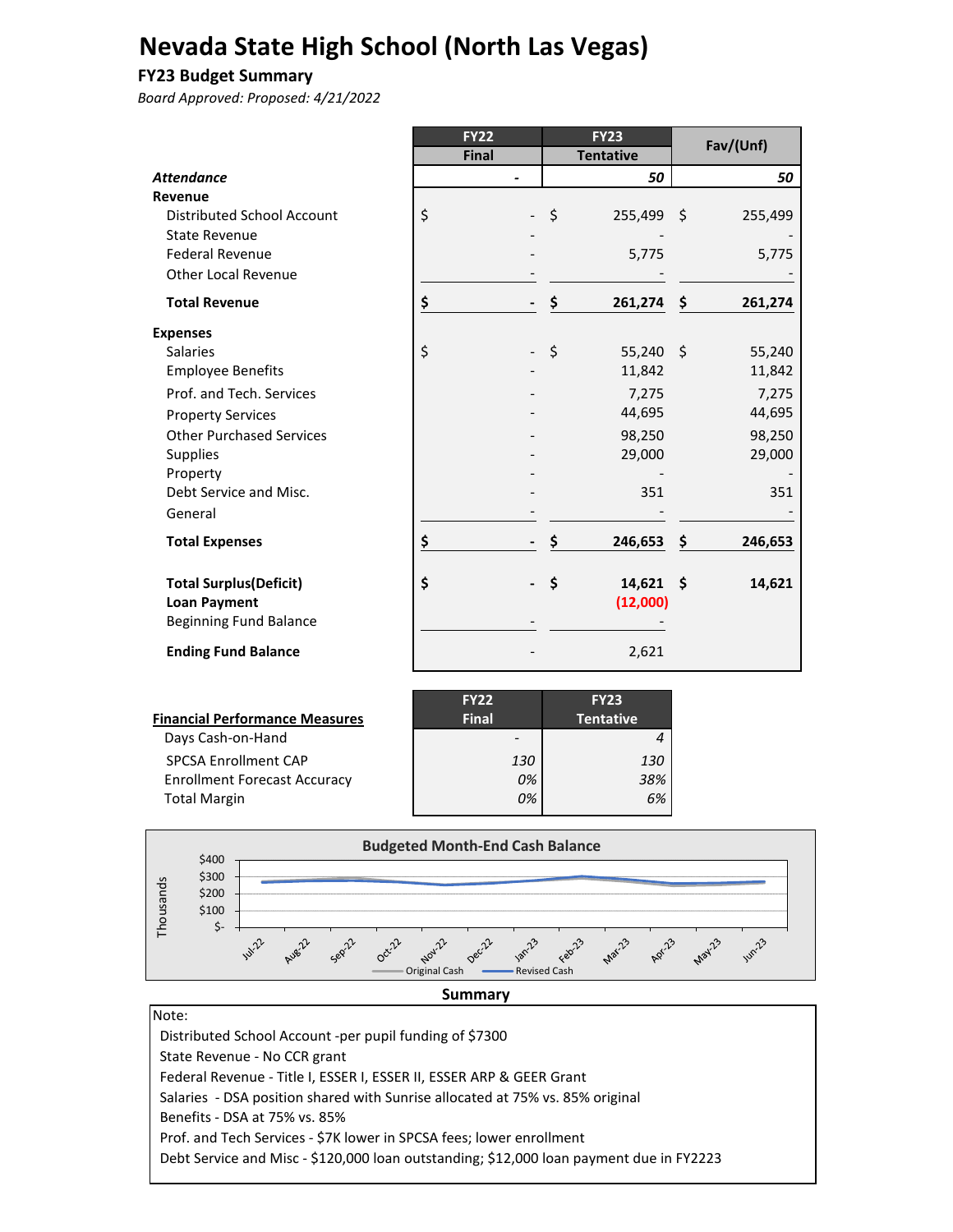**Location Name Administrator** 

Reno: Meadowwood Jesse Welsh

# **Networkwide Assumptions**

Below are the networkwide assumptions at each location including:

- 1. NSHS is projecting state funding to be \$7,300 per student
- 2. Federal Title grants will be budgeted based on SPCSA estimates
- 3. NSHS will plan for no CARES Act, ESSER, or GEER grant funding
- 4. NSHS will plan for ARP ESSER carryover from FY2122
- 5. SPCSA sponsorship of 1.5% and 30% for CSO fee at each location
- 6. NSHE tuition at \$85/credit
- 7. NSHS will not pay for EPY classes at TMCC
- 8. NSHS will pay for ECON (1 credit at GBC, TMCC)
- 9. Textbook stipend for completing FRL is \$50 and \$100 for qualifying students
- 10. Stipends paid by EFT rather than money order (still budgeting 10% of students at \$7.50/student)
- 11. NSHS will have adjustments made to FY2122 unreserved balance (true-up) on approximately Aug.  $25<sup>th</sup>$
- 12. Submit amended budget in October 2022
- 13. **SHOW 3% surplus at all sites**

- 1. Projected increase in enrollment for 2021-2022: 50 students
- 2. ARP ESSER carryover \$13,727 from FY2122
- 3. Annual salary for EAC: \$50,000
- 4. DSA position not filled
- 5. Show annual professional development at \$500/staff and \$500/director
- 6. Travel allocated for EAC support \$22,681
- 7. Reflect annual increases with performance incentives
- 8. Reflect a 3% increase in rent per month \$2,560/mo.
- 9. Annual tuition & fees include tuition at \$1,110, textbooks at \$180, classroom technology at \$230 per student